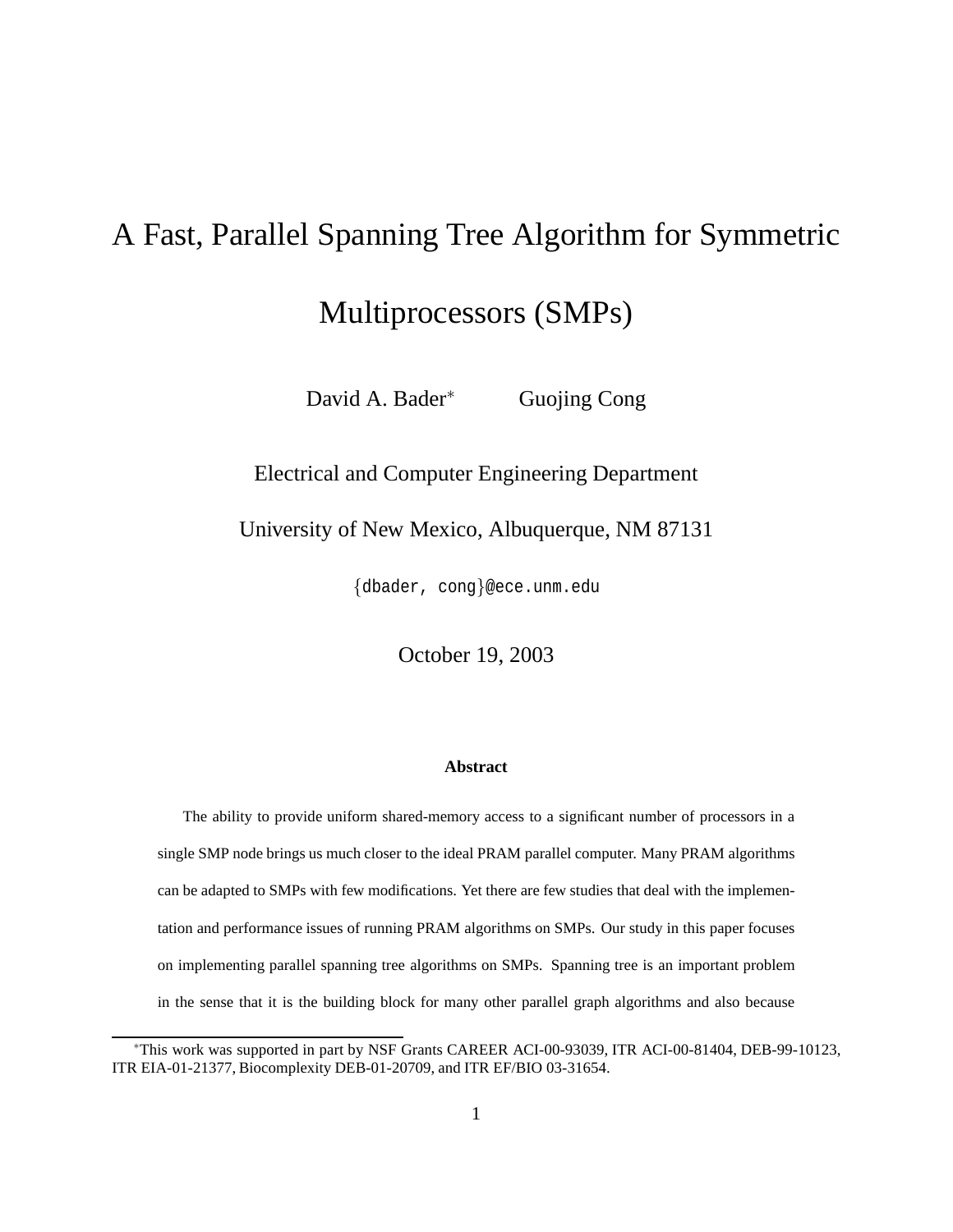it is representative of a large class of irregular combinatorial problems that have simple and efficient sequential implementations and fast PRAM algorithms, but often have no known efficient parallel implementations. Experimental studies have been conducted on related problems (minimum spanning tree and connected components) using parallel computers, but only achieved reasonable speedup on regular graph topologies that can be implicitly partitioned with good locality features or on very dense graphs with limited numbers of vertices. In this paper we present a new randomized algorithm and implementation with superior performance that *for the first-time* achieves parallel speedup on arbitrary graphs (both regular and irregular topologies) when compared with the best sequential implementation for finding a spanning tree. This new algorithm uses several techniques to give an expected running time that scales linearly with the number *p* of processors for suitably large inputs  $(n > p<sup>2</sup>)$ . As the spanning tree problem is notoriously hard for any parallel implementation to achieve reasonable speedup, our study may shed new light on implementing PRAM algorithms for shared-memory parallel computers.

The main results of this paper are

- 1. A new and practical spanning tree algorithm for symmetric multiprocessors that exhibits parallel speedups on graphs with regular and irregular topologies; and
- 2. An experimental study of parallel spanning tree algorithms that reveals the superior performance of our new approach compared with the previous algorithms.

The source code for these algorithms is freely-available from our web site hpc.ece.unm.edu.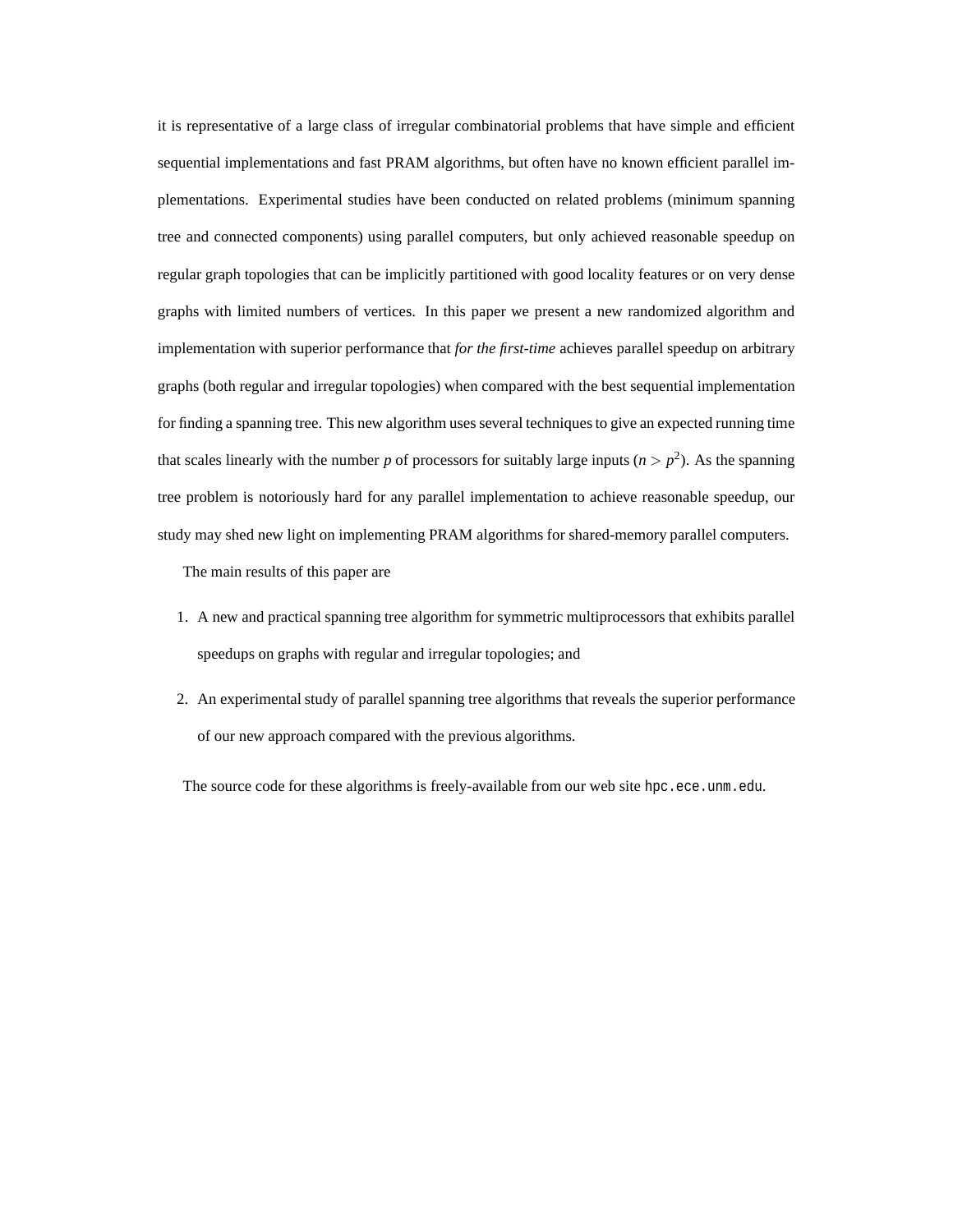## **1 Introduction**

Finding a spanning tree of a graph is an important building block for many graph algorithms, for example, biconnected components and ear decomposition and can be used in graph planarity testing. The best sequential algorithm for finding a spanning tree of a graph  $G = (V, E)$  where  $n = |V|$ and  $m = |E|$  uses depth- or breadth-first graph traversal, whose time complexity is  $O(m+n)$ . The implementation of the sequential algorithm is very efficient (linear time with a very small hidden constant), and the only data structure used is a stack or queue which has good locality features. However, graph traversal using depth-first search is inherently sequential and not known to parallelize efficiently [33]. Thus, the previous approaches for parallel spanning tree algorithms use novel techniques other than traversal that are conducive to parallelism and have polylogarithmic time complexities. In practice, none of these parallel algorithms has shown significant parallel speedup over the best sequential algorithm for irregular graphs, because the theoretic models do not realistically capture the cost for communication on current parallel machines, the algorithm is too complex for implementation, or there are large constants hidden in the asymptotic notation that could not be overcome by a parallel implementation.

Symmetric multiprocessor (SMP) architectures, in which several processors operate in a true, hardware-based, shared-memory environment are becoming commonplace. Indeed, most of the new high-performance computers are clusters of SMPs having from 2 to over 100 processors per node. The ability to provide uniform-memory-access (UMA) shared-memory for a significant number of processors brings us much closer to the ideal parallel computer envisioned over 20 years ago by theoreticians, the *Parallel Random Access Machine (PRAM)* (see [22, 34]) and thus may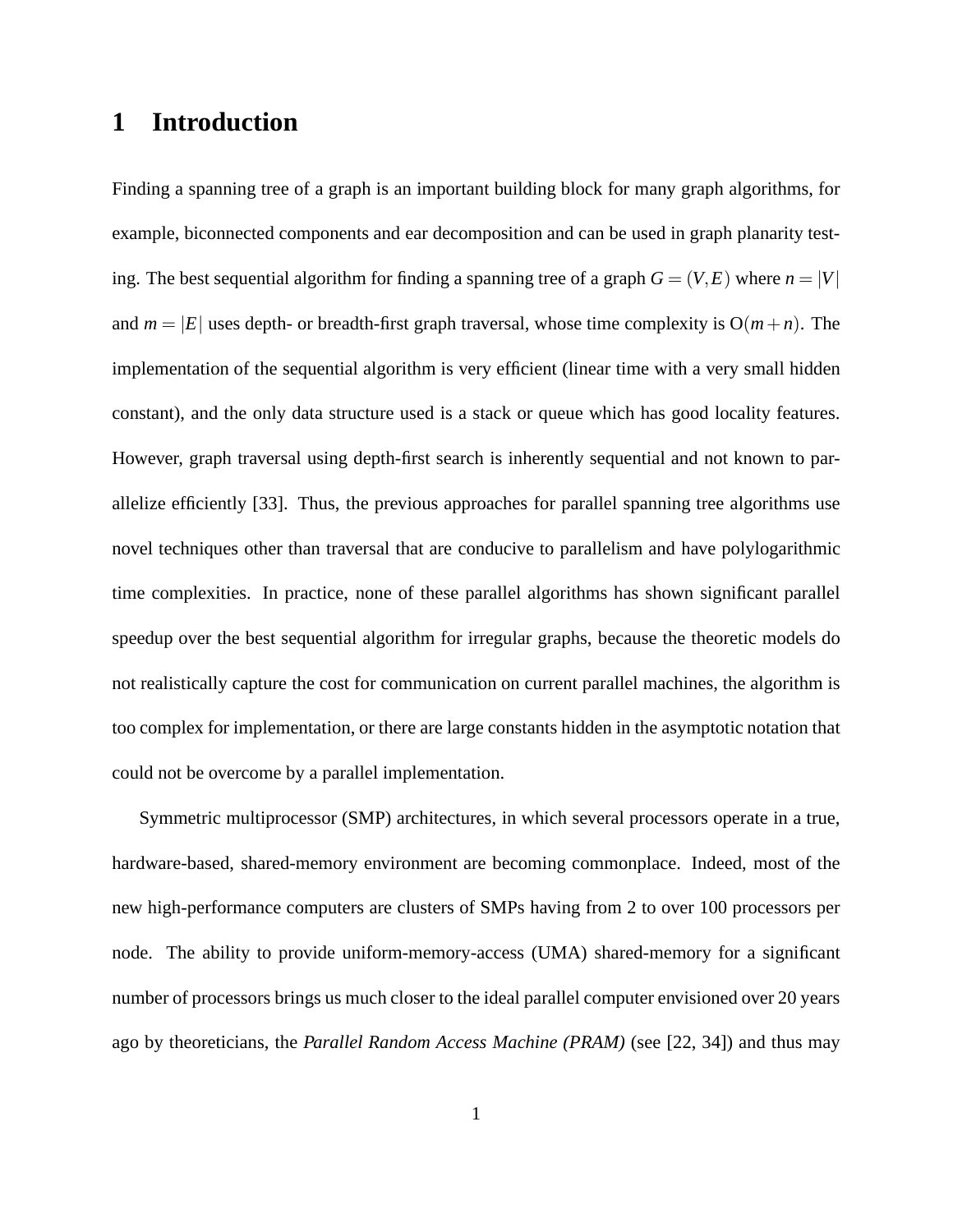enable us at last to take advantage of 20 years of research in PRAM algorithms for various irregular computations (such as spanning tree and other graph algorithms). Moreover, as supercomputers increasingly use SMP clusters, SMP computations will play a significant role in supercomputing.

While an SMP is a shared-memory architecture, it is by no means the PRAM used in theoretical work—synchronization cannot be taken for granted and the number of processors is far smaller than that assumed in PRAM algorithms. The significant feature of SMPs is that they provide much faster access to their shared-memory than an equivalent message-based architecture. Even the largest SMP to date, the recently delivered 106-processor Sun Fire Enterprise 15000 (E15K), has a worst-case memory access time of 450ns (from any processor to any location within its 576GB memory); in contrast, the latency for access to the memory of another processor in a distributedmemory architecture is measured in tens of *µ*s. In other words, message-based architectures are two orders of magnitude slower than the largest SMPs in terms of their worst-case memory access times.

The Sun E15K [5, 6] uses a combination of data crossbar switches, multiple snooping buses, and sophisticated cache handling to achieve UMA across the entire memory. Of course, there remains a large difference between the access time for an element in the local processor cache (around 10ns) and that for an element that must be obtained from memory (at most 450ns)—and that difference increases as the number of processors increases, so that cache-aware implementations are even more important on large SMPs than on single workstations.

The main results of this paper are 1) a new and practical spanning tree algorithm for symmetric multiprocessors that exhibits parallel speedups on graphs with regular and irregular topologies; and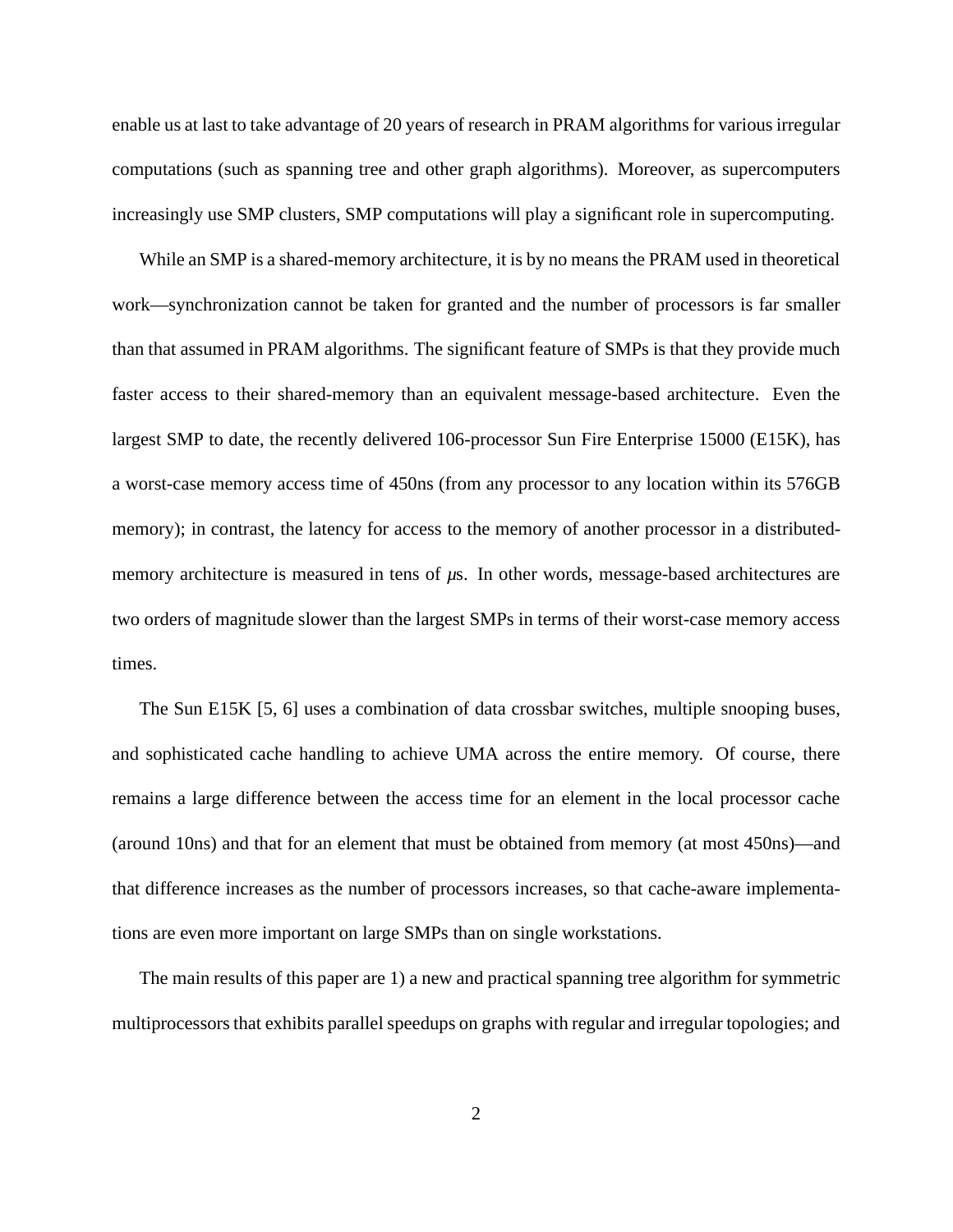2) an experimental study of parallel spanning tree algorithms that reveals the superior performance of our new approach compared with the previous algorithms. In Sections 1.1 and 1.2 we survey the theoretic and experimental literature, respectively, for prior results in parallel spanning tree research.

#### **1.1 Parallel Algorithms for Spanning Tree**

For a sparse graph  $G = (V, E)$  where  $n = |V|$  and  $m = |E|$ , various deterministic and randomized techniques have been given for solving the spanning tree problem on PRAM models. Known deterministic algorithms include the following results. **EREW PRAM:**: Nash and Maheshwari's approach [30] takes  $O(log^2 n)$  time with  $O(n^2)$  operations and improves from Hirschberg, Chandra and Sarwate's CREW algorithm [19] by building data structures to eliminate the current reads; Phillips [32] and Kruskal, Rudolph, and Snir [27] gave algorithms that run in  $O(log^2 n)$  time with  $O((m+n)\log n)$  work; Chong and Lam's approach [8] takes  $O(log n \log log n)$  time with  $O((m+n) \log n \log \log n)$  work. **CREW PRAM:** Hirschberg *et al.* [19] designed an  $O(\log^2 n)$ time,  $O(n^2 \log n)$  work algorithm; Chin, Lam, and Chen [7] improved the algorithm to take  $O(\log^2 n)$ time and  $O(n^2)$  work by exploiting the adjacency matrix as the representing data structure; Han and Wagner's algorithm [16] runs in  $O(log^2 n)$  time with  $O((m+n \log n) \log n)$  work; and Johnson and Metaxas's algorithm [23, 24] runs in  $O(ng^{3/2}n)$  time with  $O((m+n)\log^{3/2}n)$  operations. **CRCW PRAM:** There are faster algorithms that use concurrent writes. Shiloach and Vishkin [36] and Awerbuch and Shiloach [1] developed algorithms that run in O(log*n*) time with  $O((m+n)\log n)$  work; both Cole and Vishkin's algorithm [10] and Iwama and Kambayashi's algo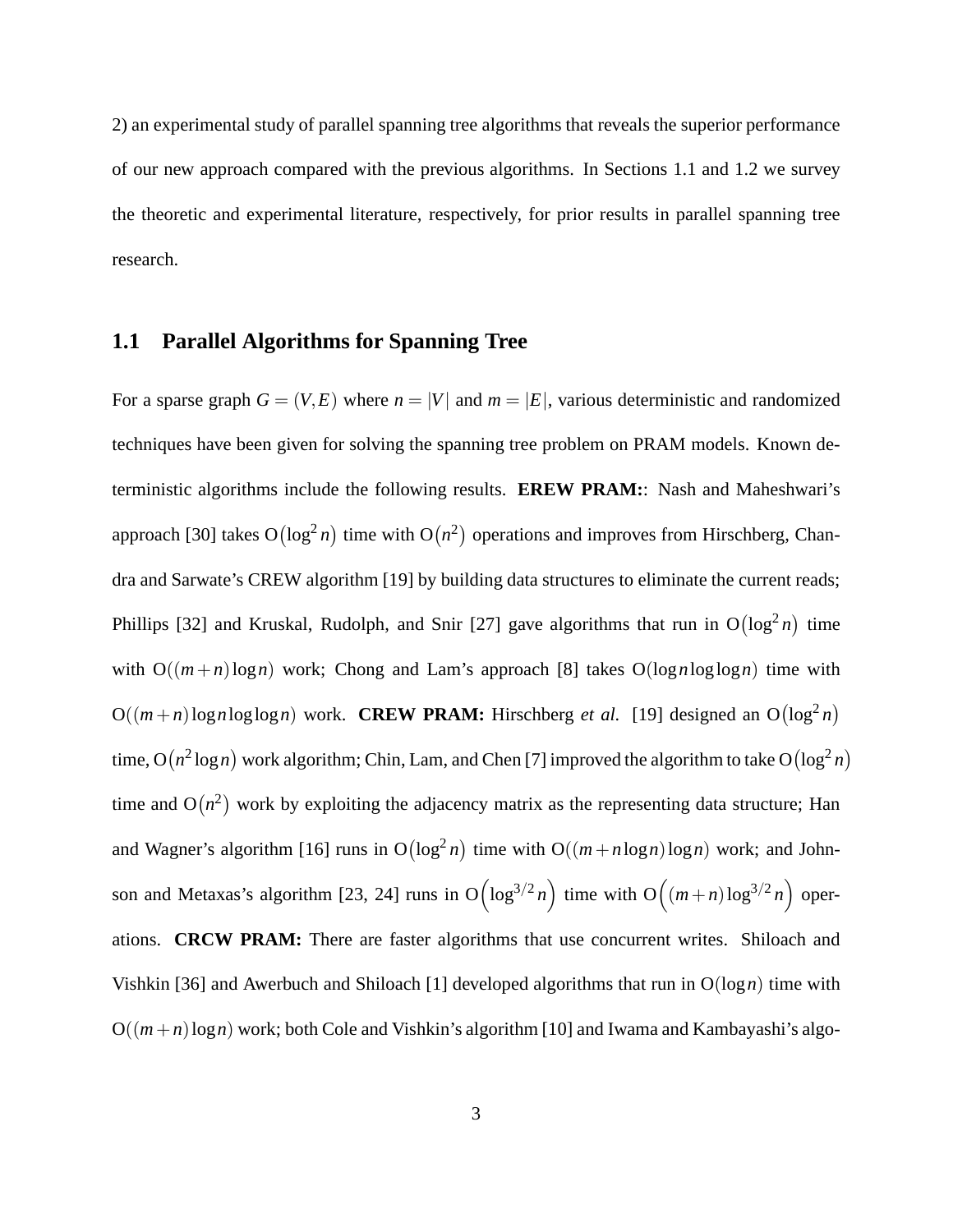rithm [21] run in O(log*n*) time with  $O((m+n)α(m,n))$  work, where α is the inverse Ackermann's function. Iwana and Kambayashi's algorithm improves the Cole and Vishkin algorithm by removing the expander graph so that the hidden constant in the asymptotic notation becomes smaller.

Gazit [12] and Halperin and Zwick [15] have designed optimal randomized approaches for parallel spanning tree that run in O(log*n*) time with high probability on the CRCW and EREW PRAM, respectively. The algorithm of Halperin and Zwick [15] is actually a mixture of several previous algorithms; it borrows the *maximum-hooking* method from Chong and Lam [8] to resolve possible grafting conflicts, complicated *growth control* method from Johnson and Metaxas [23, 24] which is the key technique for them to achieve an  $O\left(\log^{3/2} n\right)$  algorithm, and other techniques from Gazit [12] and Karger, Klein, and Tarjan [25].

#### **1.2 Related Experimental Studies**

As we described in the previous section, the research community has produced a rich collection of theoretic deterministic and randomized spanning tree algorithms. Yet for implementations and experimental studies, although several fast PRAM spanning tree algorithms exist, to our knowledge there is no parallel implementation of spanning tree (or the related problems such as connected components that produce a spanning tree) that achieves significant parallel speedup on sparse, irregular graphs when compared against the best sequential implementation. In our study we carefully chose several known PRAM algorithms and implemented them for shared-memory (using appropriate optimizations described by Greiner [14], Chung and Condon [9], Krishnamurthy *et al.* [26], and Hsu *et al.* [20]), and compared these with our new randomized approach. Our results to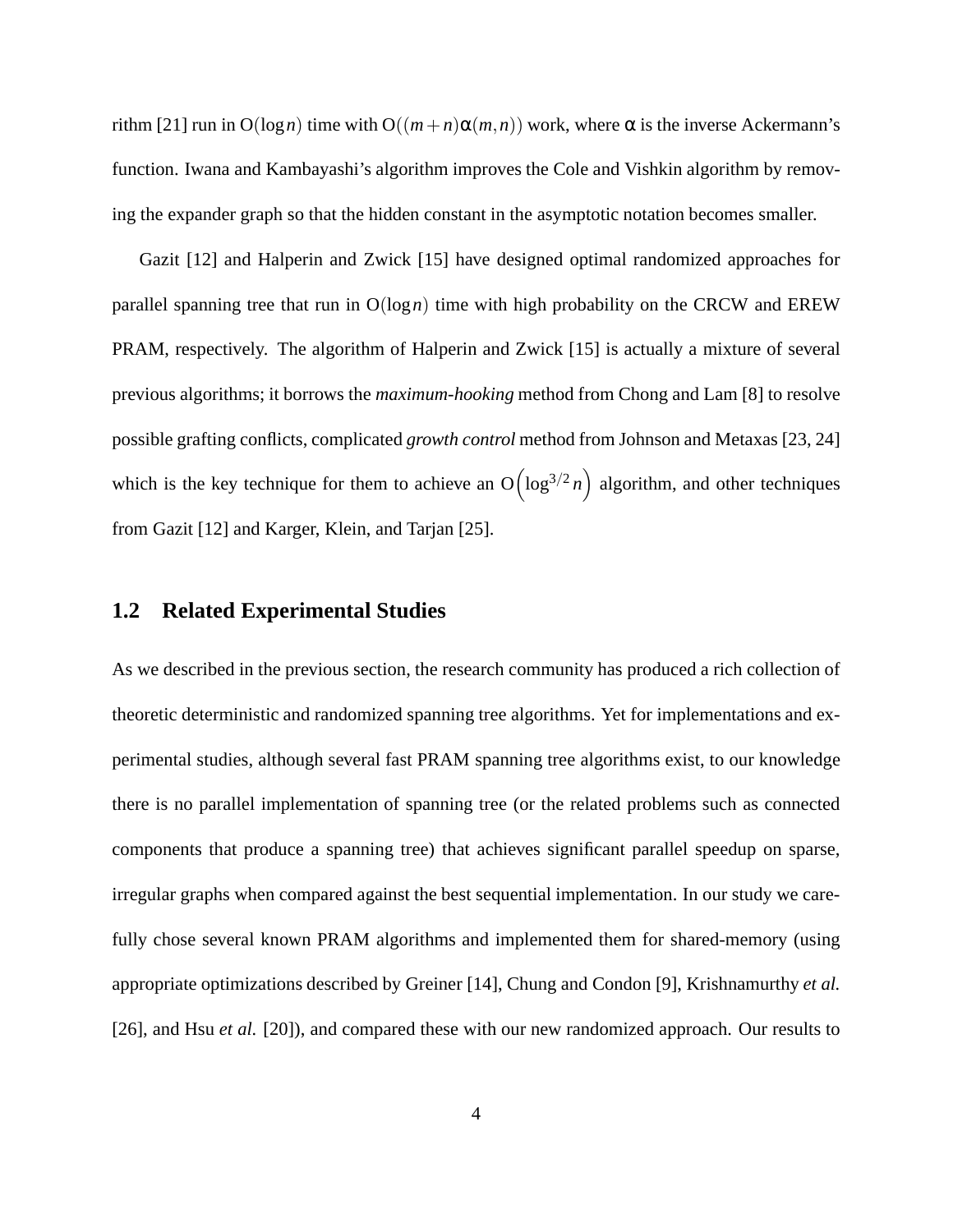our knowledge are the first to achieve any reasonable parallel speedup for both regular and irregular graphs.

Greiner [14] implemented several connected components algorithms (Shiloach-Vishkin, Awerbuch-Shiloach, "random-mating" based on the work of Reif [35] and Phillips [32], and a hybrid of the previous three) using NESL on the Cray Y-MP/C90 and TMC CM-2. On random graphs Greiner reports a maximum speedup of 3.5 using the hybrid algorithm when compared with a depth-first search on a DEC Alpha processor. Hsu, Ramachandran, and Dean [20] also implemented several parallel algorithms for connected components. They report that their parallel code runs 30 times slower on a MasPar MP-1 than Greiner's results on the Cray, but Hsu *et al.*'s implementation uses one-fourth of the total memory used by Greiner's hybrid approach. Krishnamurthy *et al.* [26] implemented a connected components algorithm (based on Shiloach-Vishkin [36]) for distributed memory machines. Their code achieved a speedup of 20 using a 32-processor TMC CM-5 on graphs with underlying 2D and 3D regular mesh topologies, but virtually no speedup on sparse random graphs. Goddard, Kumar, and Prins [13] implemented a connected components algorithm (motived by Shiloach-Vishkin) for a mesh-connected SIMD parallel computer, the 8192-processor MasPar MP-1. They achieve a maximum parallel speedup of less than two on a random graph with 4096 vertices and about one-million edges. For a random graph with 4096 vertices and fewer than a half-million edges, the parallel implementation was slower than the sequential code. Chung and Condon [9] implemented a parallel minimum spanning tree (MST) algorithm based on Borůvka's algorithm. On a 16-processor CM-5, for geometric graphs with 32,000 vertices and average degree 9 and graphs with fewer vertices but higher average degree, their code achieved a parallel speedup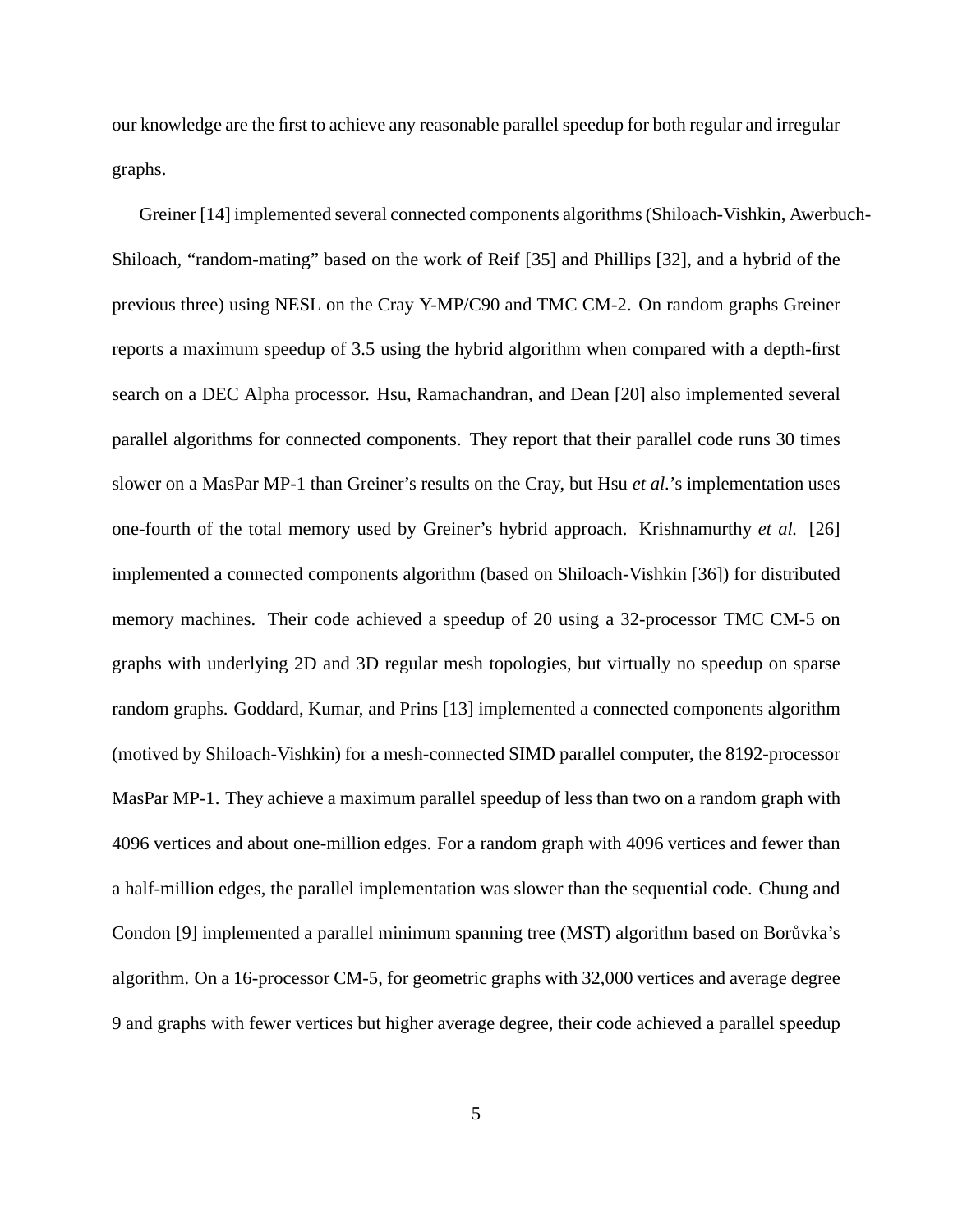of about 4, on 16-processors, over the sequential Borůvka's algorithm, which was 2–3 times slower than their sequential Kruskal algorithm. Dehne and Götz [11] studied practical parallel algorithms for MST using the BSP model. They implemented a dense Borůvka parallel algorithm, on a 16processor Parsytec CC-48, that works well for sufficiently dense input graphs. Using a fixed-sized input graph with 1,000 vertices and 400,000 edges, their code achieved a maximum speedup of 6.1 using 16 processors for a random dense graph. Their algorithm is not suitable for sparse graphs.

Section 2 further details the parallel algorithms we implemented and developed. The sharedmemory analysis of these algorithms is given in Section 3. In Section 4 we detail the experimental study, describe the input data sets and testing environment, and present the experimental results. Finally, Section 5 provides our conclusions and future work.

## **2 Parallel Spanning Tree Algorithms for SMPs**

Here we present the three parallel spanning tree algorithms we have implemented. According to the complexities of the algorithms, programming complexity, constant factors hidden in the asymptotic notation, we choose two representative PRAM algorithms to implement for SMPs, i.e, the Shiloach-Vishkin (SV) and the Hirschberg-Chandra-Sarwate (HCS) algorithms, using appropriate optimizations suggested by [14, 20, 26, 9]. Through the experience we gained by implementing these two algorithms, we developed a new randomized algorithm with superior performance in all of our experiments.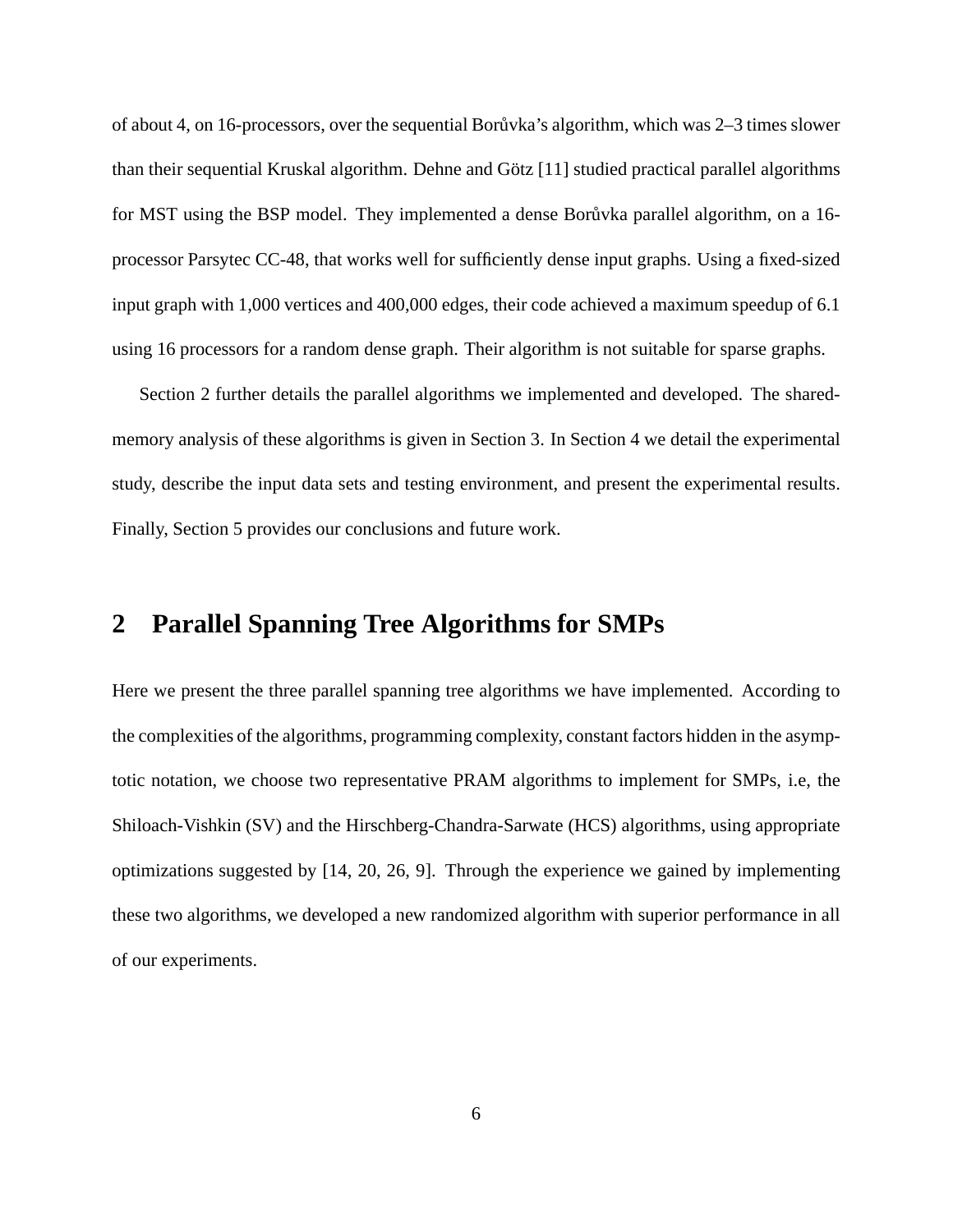#### **2.1 The Shiloach-Vishkin Algorithm**

The Shiloach-Vishkin algorithm (SV) is in fact a connected-components algorithm [36, 1]. This algorithm is representative of several connectivity algorithms in that it adapts the widely used graft-and-shortcut approach. Through carefully designed grafting schemes the algorithm achieves complexities of  $O(log n)$  time and  $O((m+n)log n)$  work under the arbitrary CRCW PRAM model. It can be extended naturally to solve the spanning tree problem under the priority CRCW PRAM model with the same complexity bound. Yet for implementation on an SMP, the tightly-synchronized concurrent steps (read and write) are unrealistic and modification of the algorithm is necessary, as we discuss next.

The basic problem of adapting Alg. 1 (given in Appendix A) on SMPs as a spanning tree algorithm is that it may graft a tree onto two or more different trees or onto the tree itself and produce cycles. This is allowable in the connected components algorithm as long as the connected vertices are labeled as in the same component, yet it will be an issue in the spanning tree algorithm for this may produce some false tree edges. It is in fact a race condition between processors that wish to graft a subtree rooted at one vertex onto different trees. The mismatch between the priority CRCW model and and a real SMP is as follows. On the priority CRCW model (assumed by the original algorithm) arbitration among the processors during each step is provided by the model, yet most SMPs can only provide arbitrary concurrent writes with a cost. One straightforward solution is to use locks to ensure that a tree gets grafted only once. The locking approach intuitively is slow and not scalable, and our test results agree. Another approach is to always shortcut the tree to rooted star (to avoid grafting a tree onto itself) and run an election among the processors that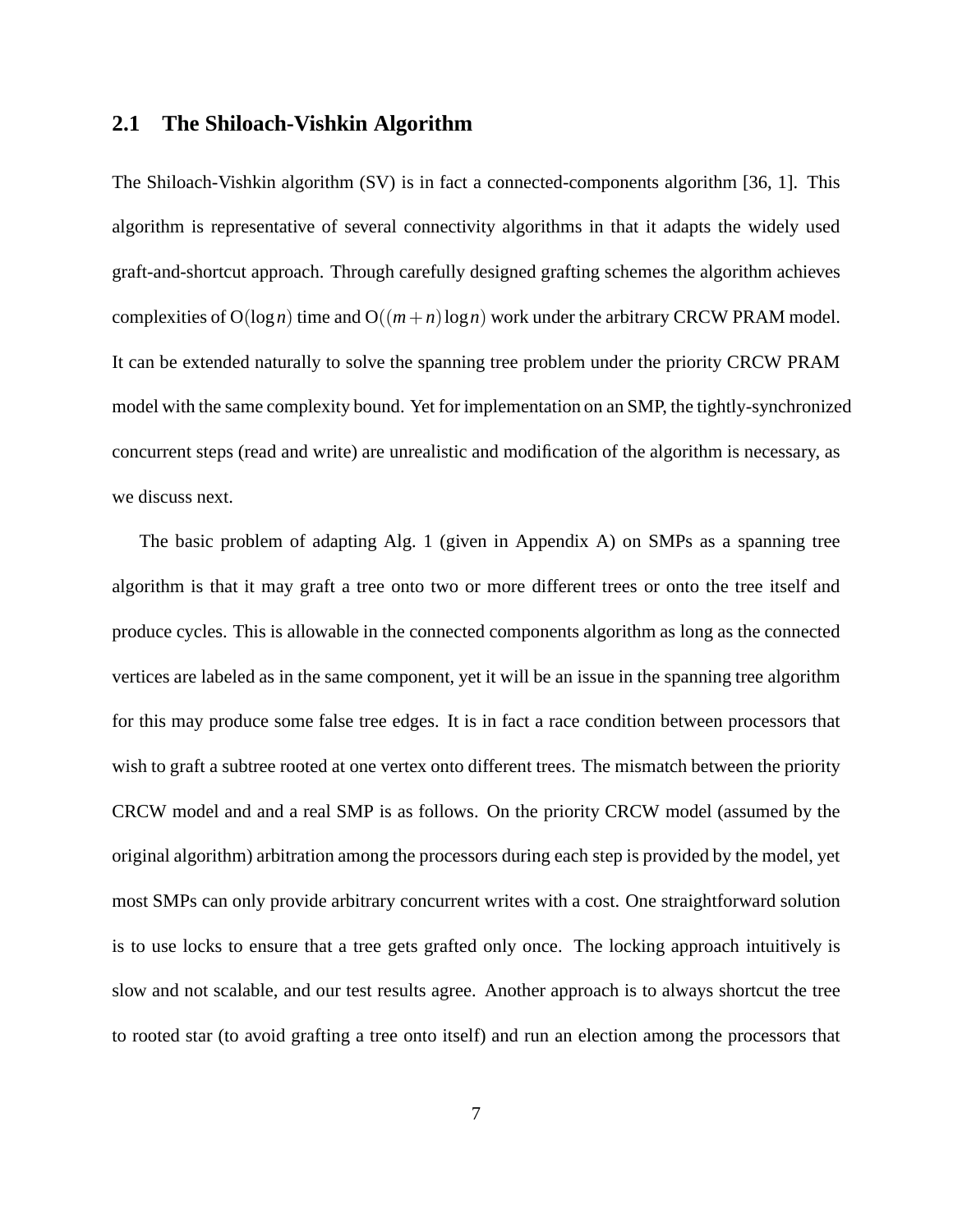wish to graft the same tree before actually do the grafting. Only the winner of the election grafts the tree (to avoid grafting a tree onto multiple other trees). This approach is also used by other researchers [21, 14] to handle the race conditions in their spanning tree algorithms. The running time of the algorithm is now  $O(log^2 n)$ ; the additional log *n* factor comes from shortcutting (pointer jumping). Optimizations are possible for the election approach. For example, step 2 in Alg. 1 could be removed because now all the grafting can be done in step 1, and we could shrink the edge list to eliminate those edges that have been used (after a certain number of iterations) so that we do not need to scan the entire edge list each iteration. This approach is generally faster than the locking scheme, yet it also has the following major slow down factors:

- 1. Although the election procedure does not asymptotically affect the running time of the algorithm, it increases the hidden constant factor. Now we literally run the grafting phase of the Shiloach-Vishkin algorithm twice.
- 2. The SMP processors must compete for writing to the same memory location to emulate concurrent writes. Note also that with more processors available, the competition can potentially cause memory congestion if many of the processors write to the same memory location when trying to graft the same subtree.

SV is sensitive to the labeling of vertices. For the same graph, different labeling of vertices may incur different numbers of iterations to terminate the algorithm. For the best case, one iteration of the algorithm may be sufficient, and the running time of the algorithm will be  $O(log n)$ . Whereas for an arbitrary labeling of the same graph, the number of iterations needed will be from one to logn. We expect to see similar behaviors for the class of algorithms that use the "grafting and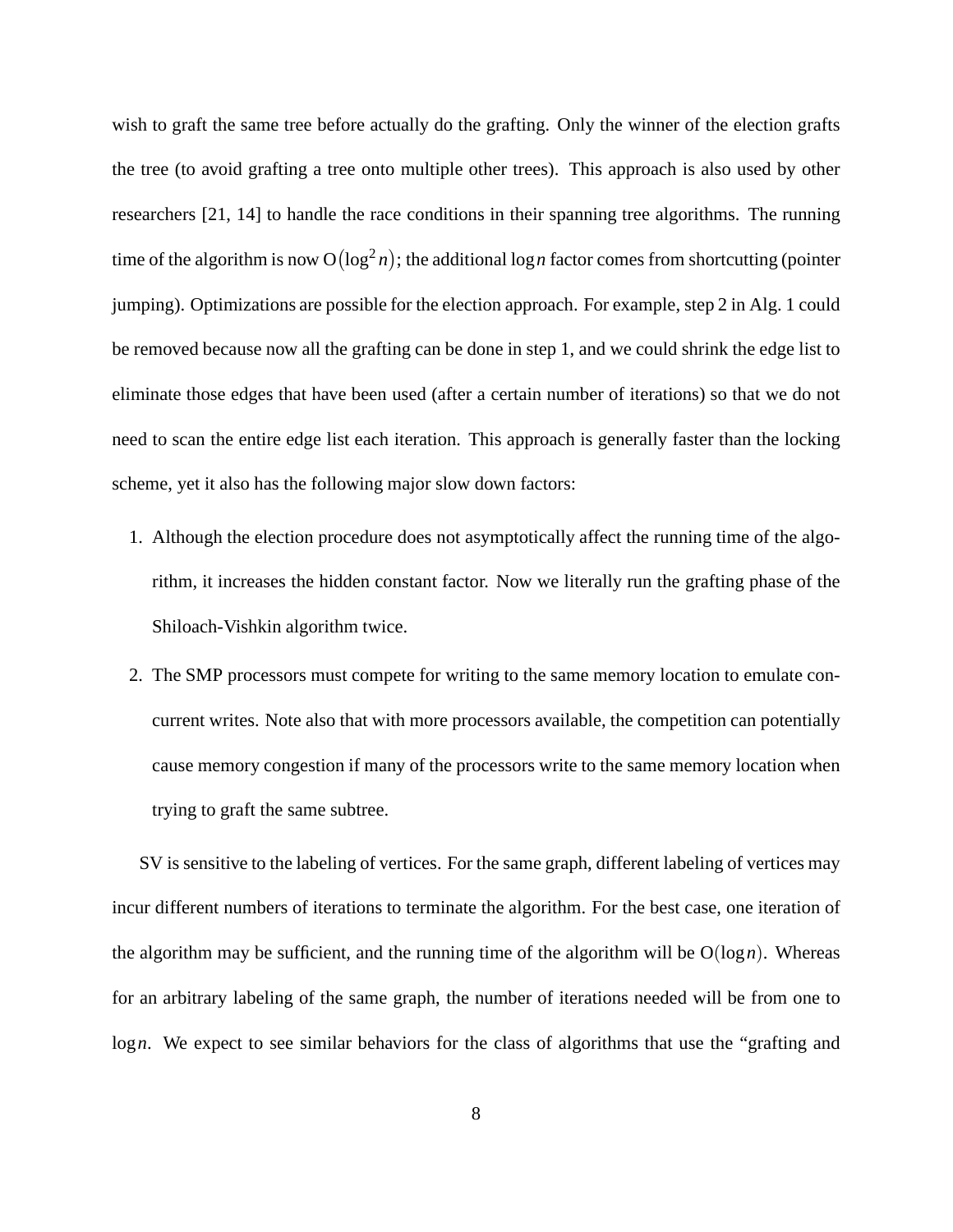short-cutting" approach.

#### **2.2 The Hirschberg-Chandra-Sarwate Algorithm**

The Hirschberg-Chandra-Sarwate algorithm [19] (HCS) is one of the earliest parallel graph connectivity algorithms and has  $O(log^2 n)$  time,  $O(n^2 log n)$  work complexities on CREW PRAM. HCS's simplicity and use of exclusive write make it attractive for implementation over many later variants of parallel spanning tree. Although we can emulate PRAM models (e.g., EREW, CREW and CRCW) on SMPs, exclusive read is perhaps too restrictive while concurrent write incurs contention and serialization on SMPs, we expect a CREW PRAM algorithm can be more naturally emulated on the currently available SMPs. Similar to the SV algorithm, HCS is a connectedcomponents algorithm that requires modification to transform it into a spanning tree algorithm. Our modified HCS algorithm for spanning tree results in similar complexities and running time as that of SV when implemented on an SMP, and hence, we leave it out of further discussion.

#### **2.3 A New Spanning Tree Algorithm For SMPs**

Our new parallel spanning tree algorithm for shared-memory multiprocessors has two main steps: 1) stub spanning tree, and 2) work-stealing graph traversal. Work-stealing is a randomized technique used for load balancing the graph traversals and yields an expected running time that scales linearly with the number of processors for suitable large inputs. Unlike the SV approach, the labeling of vertices does not affect the performance of our new algorithm.

**Stub Spanning Tree:** In the first step, one processor generates a stub spanning tree, that is, a small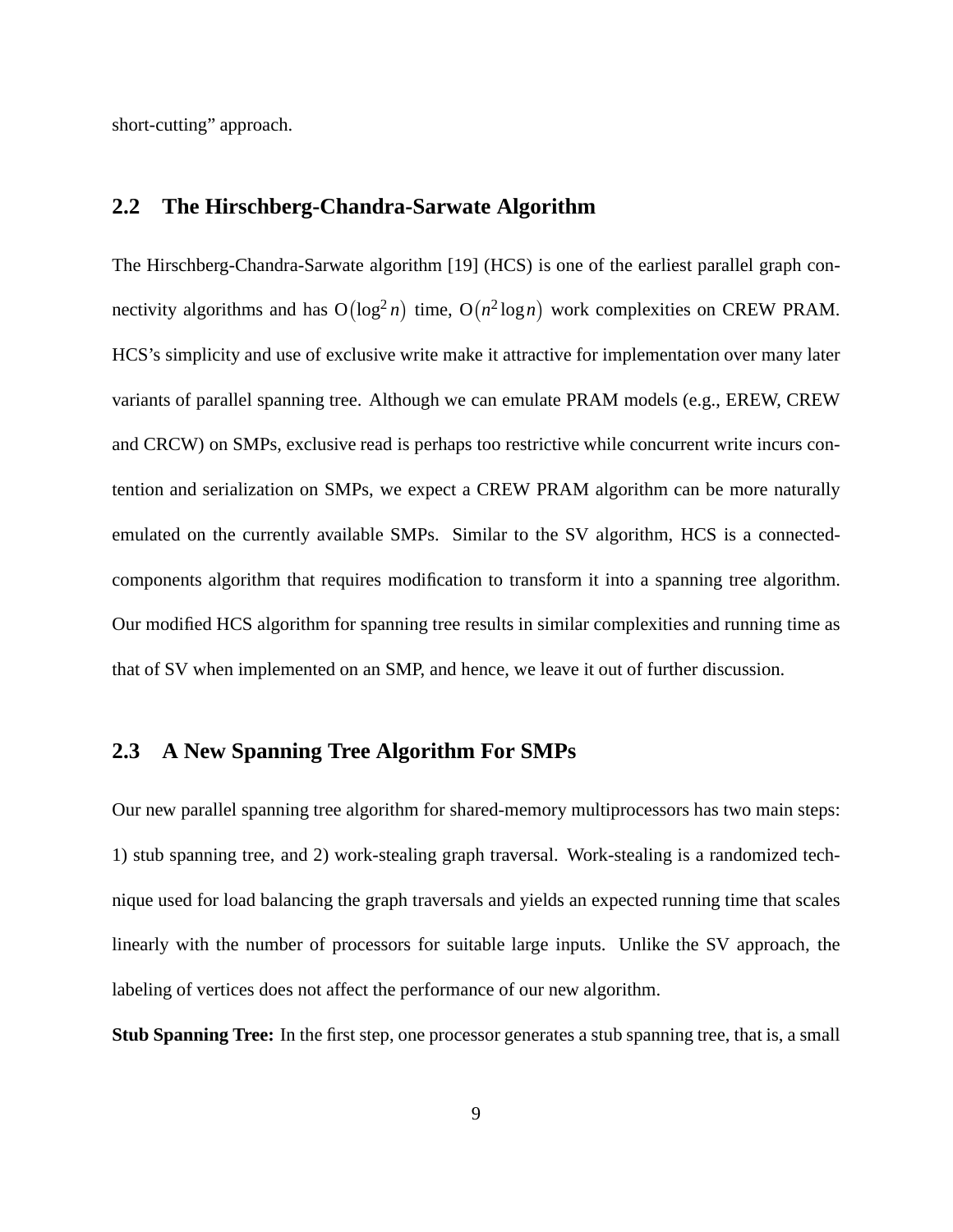portion of the spanning tree by randomly walking the graph for  $O(p)$  steps. The vertices of the stub spanning tree are evenly distributed into each processor's queue, and each processor in the next step traverses from the first element in its queue. After the traversals in step 2, the spanning subtrees are connected to each other by this stub spanning tree.

**Work Stealing Graph Traversal:** The basic idea of this step is to let each processor traverse the graph similar to the sequential algorithm in such a way that each processor finds a subgraph of the final spanning tree. In order for this step (see Alg. 2 in Appendix A) to perform correctly and efficiently, we need to address the following two issues: 1) coloring the same vertex simultaneously by multiple processors, that is, a vertex may appear in two or more subtrees of different processors, and 2) balancing the load among the processors.



Figure 1: Two processors  $P_1$  and  $P_2$  see vertex *w* as unvisited, so each is in a race to color *w* and set *w*'s parent pointer. The shaded area represents vertices colored by *P*1, the black area represents those marked by  $P_2$ , and the white area contains unvisited vertices.

As we will show the algorithm runs correctly even when two or more processors color the same vertex. In this situation, each processor will color the vertex and set as its parent the vertex it has just colored. Only one processor succeeds at setting the vertex's parent to a final value. For example, using Fig. 1, processor  $P_1$  colored vertex *u*, and processor  $P_2$  colored vertex *v*, at a certain time they both find *w* unvisited and are now in a race to color vertex *w*. It makes no difference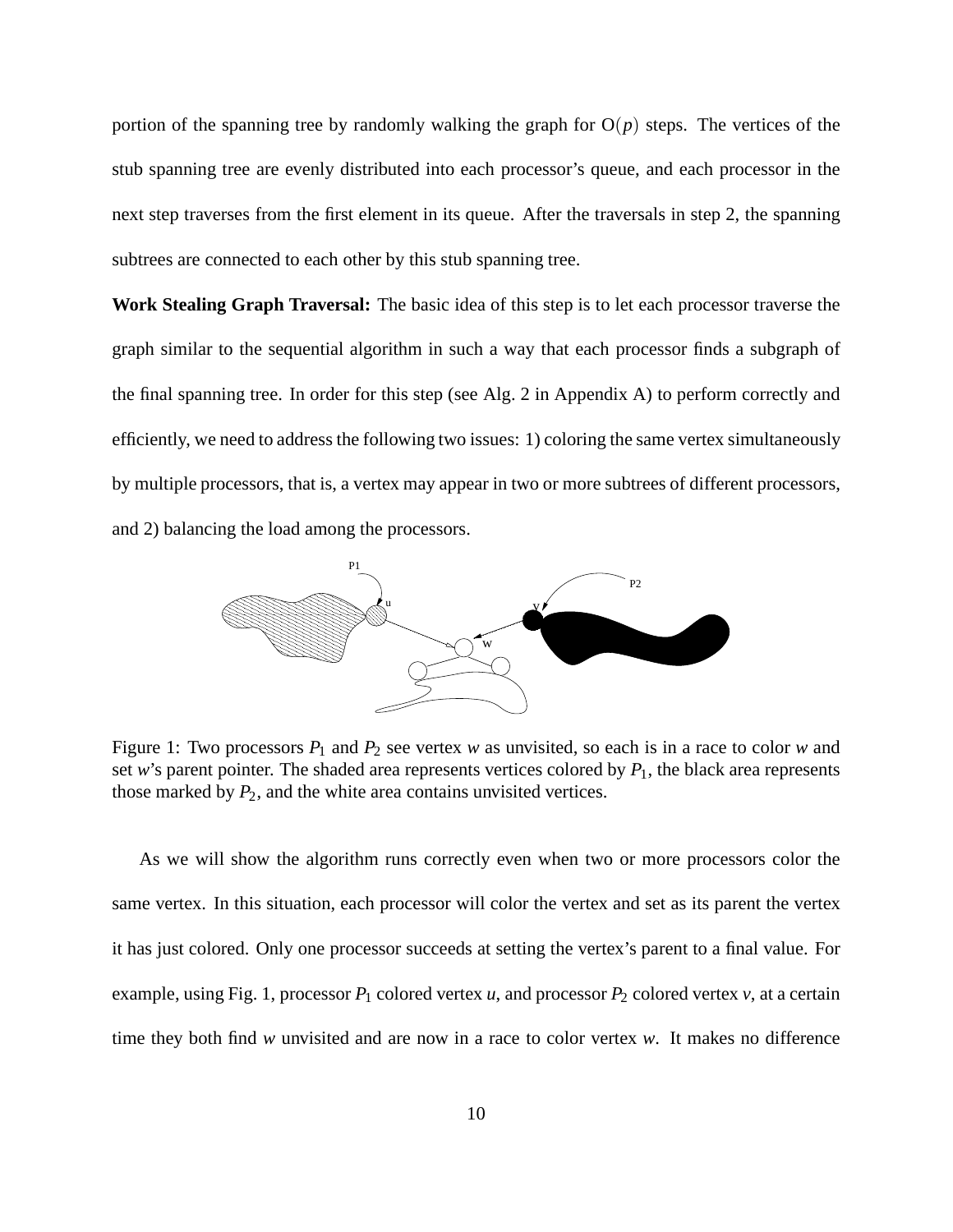which processor colored *w* last because *w*'s parent will be set to either *u* or *v* (and it is legal to set *w*'s parent to either of them; this will not change the validity of the spanning tree, only its shape). Further, this event does not create cycles in the spanning tree. Both  $P_1$  and  $P_2$  record that *w* is connected to each processor's own tree. When various processors visit each of *w*'s unvisited children, its parent will be set to *w*, independent of *w*'s parent.

**Lemma 1** *On an SMP with sequential memory consistency, Alg. 2 does not create any cycles in the spanning trees.*

**Proof:** (by contradiction) Suppose in the SMP spanning tree algorithm processors  $P_1, P_2, \dots, P_j$ create a cycle sequence  $\langle s_1, s_2, \dots, s_l, s_1 \rangle$ , that is,  $P_i$  sets  $s_i$ 's parent to  $s_{i+1}$ , and  $P_j$  sets  $s_l$ 's parent to  $s_1$ . Here any  $P_i$  and  $P_j$  with  $1 \le i, j \le p$  and  $1 \le l \le n$  could be the same or different processors. According to the algorithm,  $s_i$ 's parent is set to  $s_{i+1}$  only when  $P_i$  finds  $s_{i+1}$  at the head of its queue (and  $s_{i+1}$  was colored before and put into the queue), and  $s_i$  is  $s_{i+1}$ 's unvisited (uncolored) neighbor. This implies that for  $P_i$  the coloring of  $s_{i+1}$  happens before the coloring of  $s_i$ . In other words, processor *Pi* observes the memory write to location *color* [*si*] happen before the write to location *color*  $[s_{i+1}]$ . On an SMP with sequential memory consistency, this means each processor should see the sequence in this order. Let  $t_i$  be the time at which  $s_i$  is colored; we have  $t_i > t_{i+1}$ , that is,  $t_1 > t_2 > t_3 > \cdots > t_l > t_1$ , which is a contradiction. Thus, the SMP graph traversal step creates no cycles.  $\Box$ 

**Lemma 2** *For connected graph G, Alg. 2 will set* parent *(v) for each vertex v*  $\in$  *V that is colored 0 before the start of the algorithm.*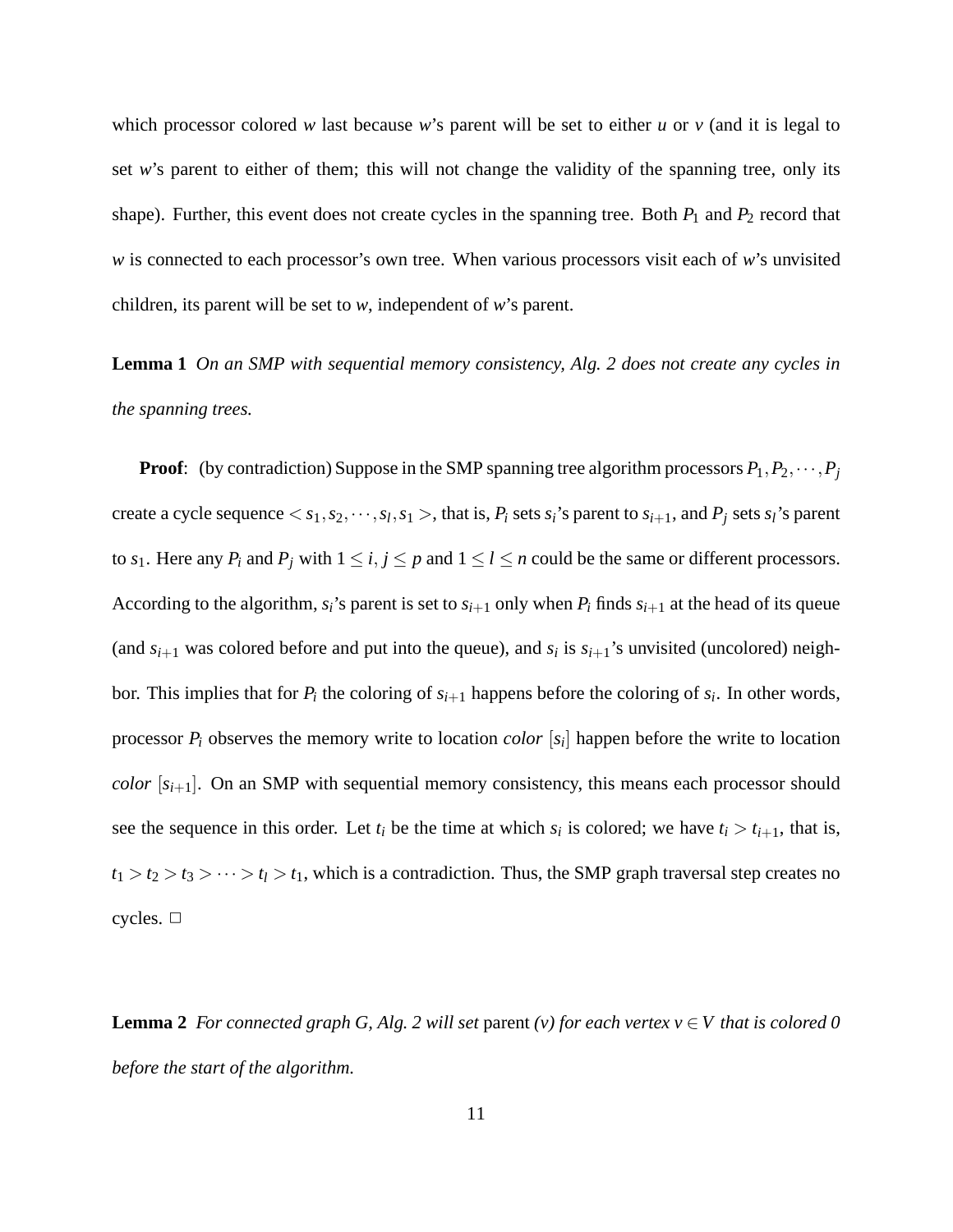**Proof:** First we prove (by contradiction) that each vertex with color 0 before start of the algorithm will be colored as one of  $1, 2, \dots, p$  after the algorithm terminates. Suppose there exists a vertex  $v \in V$  that still has color 0 after Alg. 2 terminates. This implies that each neighbor *w* of *v* is never placed into the queue, otherwise step 2.1 in Alg. 2 would have found that *v* is *w*'s neighbor, and would have colored *v* as one of  $1, 2, \dots, p$ . If *w* is never placed in the queue, then *w* has color 0, which in turn means that all *w*'s neighbors have color 0. By induction, and because *G* is connected, we find all of the vertices in *G* are colored 0 after the algorithm terminates, which is clearly a contradiction. Further, since each vertex is colored, step 2.6 in Alg. 2 guarantees that each vertex's *parent* is set.  $\Box$ 



Figure 2: Unbalanced load: processors *P*1, *P*2, and *P*3, each color only one vertex while processor *P*<sub>4</sub> colors the remaining *n* − 3 vertices.

For certain shapes of graphs or ordering of traversals, some processors may have little work to do while others are overloaded. For example, using Fig. 2, after generating a stub spanning tree (black vertices), processors *P*1, *P*2, *P*3, and *P*4, start a traversal from designated starting points. In this case  $P_1$ ,  $P_2$ , and  $P_3$ , color no other vertices than *u*, *v*, and *w*, while processor  $P_4$ , starting from vertex *x*, has significant work to do. In this example for instance, this results in all but one processor sitting idle while a single processor performs almost all the work, and obviously no speedup will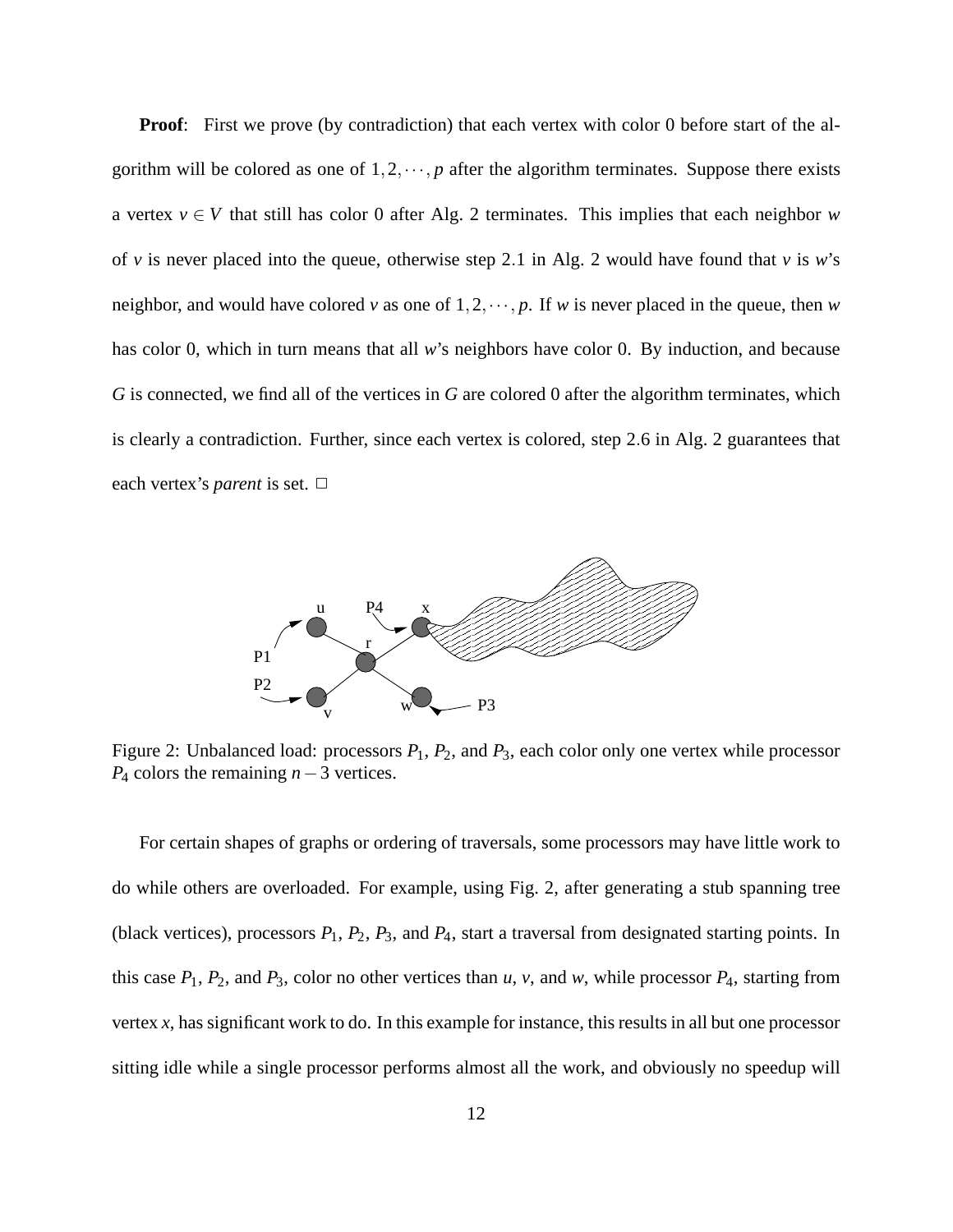be achieved. We remedy this situation as follows.

To achieve better load-balancing across the processors, we add the technique of work stealing to our algorithm, i.e., whenever any processor finishes with its own work (that is, it cannot reach any other unvisited vertex), it randomly checks other processors' queues. If it finds a non-empty queue, the processor steals part of the queue. Work stealing does not affect the correctness of the algorithm, because when a processors takes elements from a queue, all of the elements are already colored and their *parent*s have already been set, and no matter which processor inspects their unvisited children, they are going to be set as these children's *parent*s. As we show later in our experimental results, we find that this technique keeps all processors equally busy performing useful work, and hence, evenly balances the workload for most classes of input graph.

Arguably there are still pathological cases where load-balancing could fail to balance the load among the processors. For example, when connectivity of a graph (or portions of a graph) is very low (the diameter of the graph is large), queues of the busy processors may only contain a few elements (in extreme cases, the queue of a busy processor could contain only one element). In this case work awaits busy processors while idle processors starve for something to do. Obviously this is the worst case for the SMP traversal algorithm. We argue that this case is very rare (see Section 3); however, we next propose a detection mechanism that can detect the situation and invoke a different spanning tree algorithm that is robust to this case.

The detecting mechanism uses condition variables to coordinate the state of processing. Whenever a processor becomes idle and finds no work to steal, it will go to sleep for a duration on a condition variable. Once the number of sleeping processors reaches a certain threshold, we halt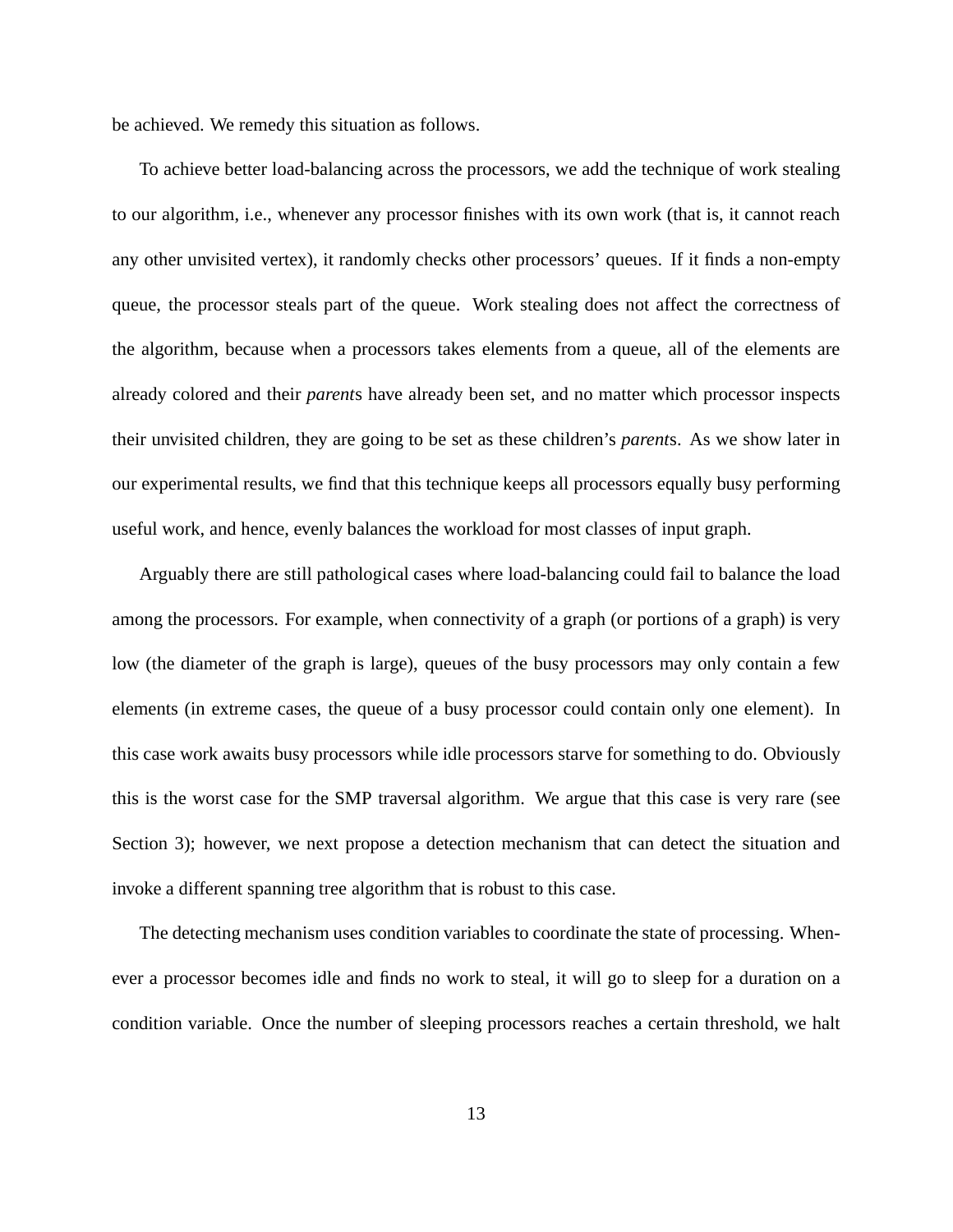the SMP traversal algorithm, merge the grown spanning subtree into a super-vertex, and start a different algorithm, for instance, the SV approach. In theoretic terms, the performance of our algorithm could be similar to that of SV in the worst-case, but in practical terms this mechanism will almost never be triggered; for instance, in our experimental studies with a collection of different types of graphs, we never encountered such a case.

When an input graph contains vertices of degree two, these vertices along with a corresponding tree edge can be eliminated as a simple preprocessing step. Clearly, this optimization does not affect correctness of the algorithm, and we can assume that this procedure has been run before the analysis in the next section.

**Theorem 1** *For connected graph G, suppose we generate a stub spanning tree and store the vertices into each processor's queue. Let each processor start step 3's traversal from the first vertex stored in its queue, then after the work-stealing graph traversal step terminates, we have a spanning tree of G.*

**Proof**: Theorem 1 follows from Lemma 1 and Lemma 2. □

## **3 Analysis of the SMP Spanning Tree Algorithms**

We compare our new SMP algorithm with the implementation of SV both in terms of complexity and actual performance (in Section 4). Our analyses use an SMP complexity model similar to that of Helman and JáJá [18] that has been shown to provide a good cost model for shared-memory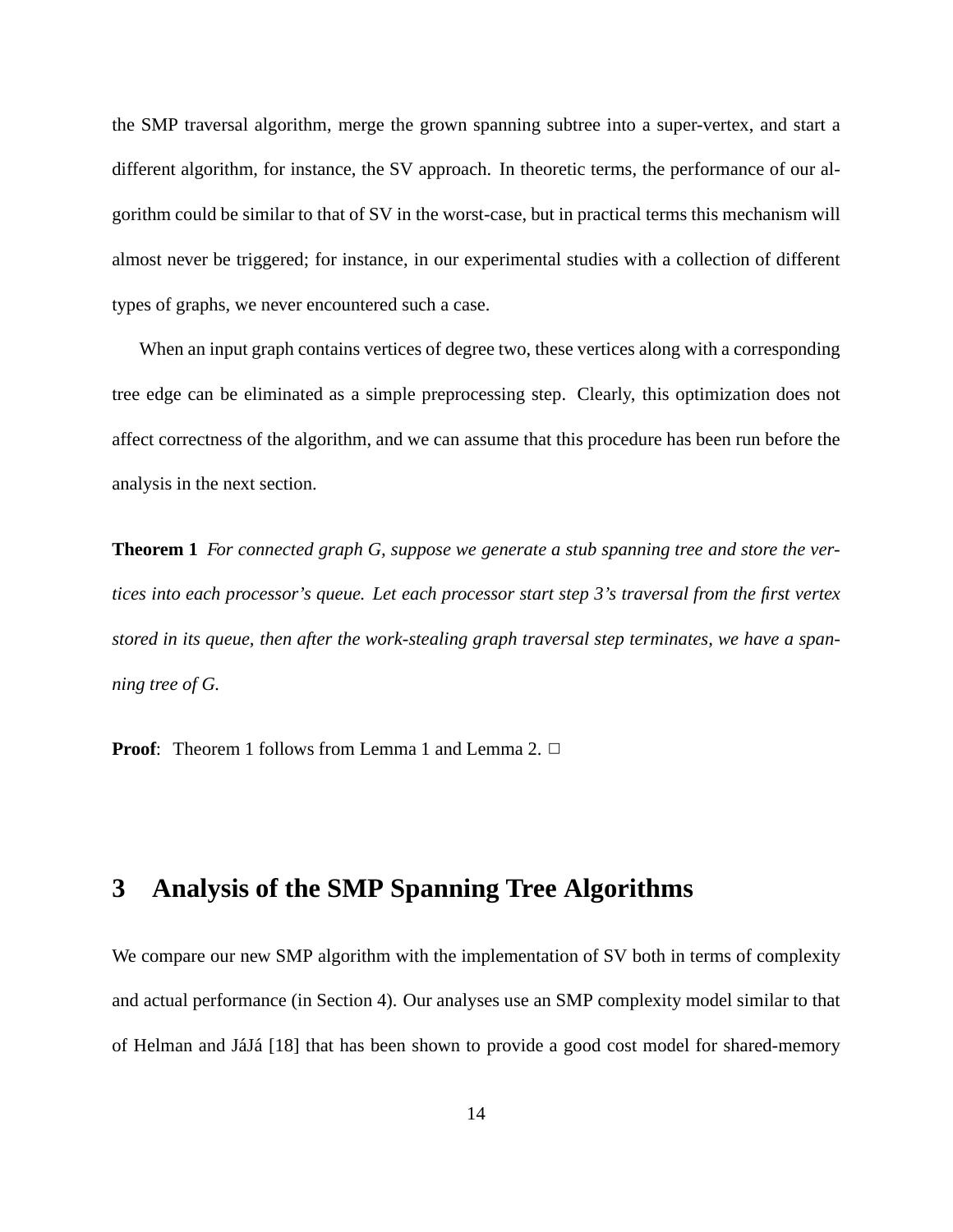algorithms on current symmetric multiprocessors [17, 18, 2, 3].The model uses two parameters: the input size *n*, and the number *p* of processors. Running time  $T(n, p)$  is measured by the triplet  $\langle T_M(n,p) : T_C(n,p) : B(n,p) \rangle$ , where  $T_M(n,p)$  is the maximum number of non-contiguous main memory accesses required by any processor,  $T_c(n, p)$  is an upper bound on the maximum local computational complexity of any of the processors, and  $B(n, p)$  is the number of barrier synchronizations. This model, unlike the idealistic PRAM, is more realistic in that it penalizes algorithms with non-contiguous memory accesses that often result in cache misses and algorithms with more synchronization events.

Our spanning tree algorithm takes advantage of the shared memory environment in several ways. First, the input graph's data structure can be shared by the processors without the need for the difficult task of partitioning the input data often required by distributed-memory algorithms. Second, load balancing can be performed asynchronously using the lightweight work stealing protocol. Unlike the SV implementation that is sensitive to both the labeling and topology of input graph, the running time of our new approach is dependent on the topology and nondeterministic races amongst processors. Next, we give the complexity analyses of these approaches.

#### **SMP Traversal Based:**

The first step that generates a stub spanning tree is executed by one processor in  $T(n, p)$  =  $\langle T_M(n,p) : T_C(n,p) : B(n,p) \rangle = \langle O(p) : O(p) : 1 \rangle$ . In the second step, the work-stealing graph traversal step needs one non-contiguous memory access to visit each vertex, and two non-contiguous accesses per edge to find the adjacent vertices, check their colors, and set the parent. For almost all graphs, the expected number of vertices processed per processor is  $O\left(\frac{n}{n}\right)$  $\left(\frac{p}{p}\right)$  with the work-stealing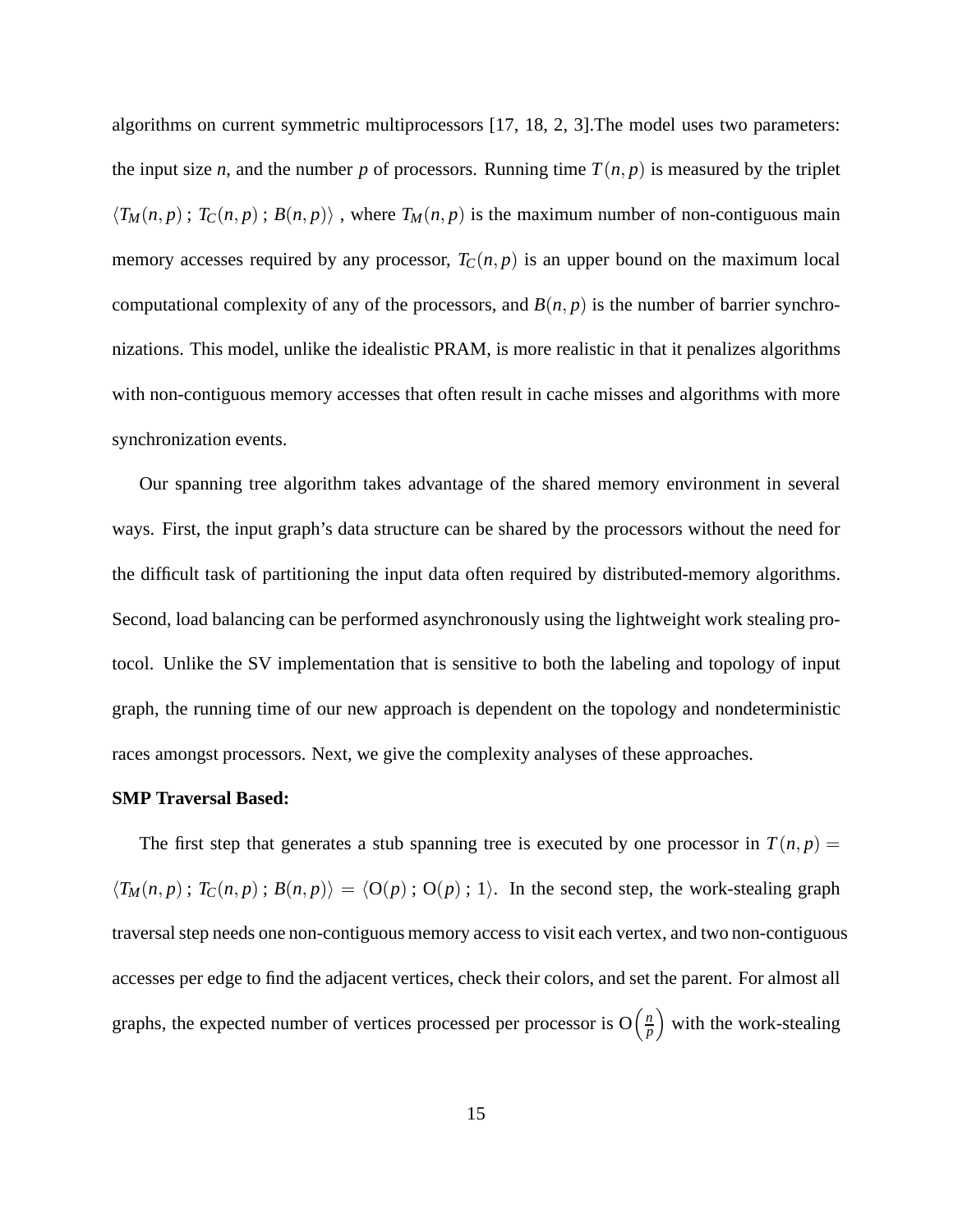technique; and hence, we expect the load to be evenly balanced. (Palmer [31] proved that almost all random graphs have diameter two.) During the tree-growing process, a small number of vertices may appear in more than one queue because of the races among the processors. Analytically, we could model this as a Poisson process that depends on parameters related to system and problem characteristics. However, this number will not be significant. Our experiments show that the number of vertices that appear in multiple processors' queues at the same time are a miniscule percentage (for example, less than ten vertices for a graph with millions of vertices).

We expect each processor to visit  $O\left(\frac{n}{n}\right)$  $\left(\frac{n}{p}\right)$  vertices; hence, the expected complexity of the second step is  $T(n,p) = \langle T_M(n,p) ; T_C(n,p) ; B(n,p) \rangle = \left\langle \frac{n}{p} + 2\frac{m}{p} ; O\left(\frac{n+m}{p}\right) \right\rangle$  $\left(\frac{pm}{p}\right)$ ; 1). Thus, the expected running time for our SMP spanning tree algorithm is given as

$$
T(n,p) = \langle T_M(n,p) ; T_C(n,p) ; B(n,p) \rangle \le \left\langle 5\frac{n}{p} + 2\frac{m}{p} + O(p) ; O\left(\frac{n+m}{p}\right) ; 2 \right\rangle, \tag{1}
$$

with high probability. For realistic problem sizes  $(n \gg p^2)$ , this simplifies to

$$
T(n,p) = \langle T_M(n,p) ; T_C(n,p) ; B(n,p) \rangle \leq \left\langle O\left(\frac{n+m}{p}\right) ; O\left(\frac{n+m}{p}\right) ; 2 \right\rangle, \tag{2}
$$

the algorithm scales linearly with the problem size and number of processors, and we use only a constant number of barrier synchronizations.

**Shiloach-Vishkin (SV):** The SV algorithm is modified from the deterministic connected components algorithms for finding spanning trees with *p* shared-memory processors. SV iterates from one to log*n* times depending on the labeling of the vertices. In the first "graft-and-shortcut" step of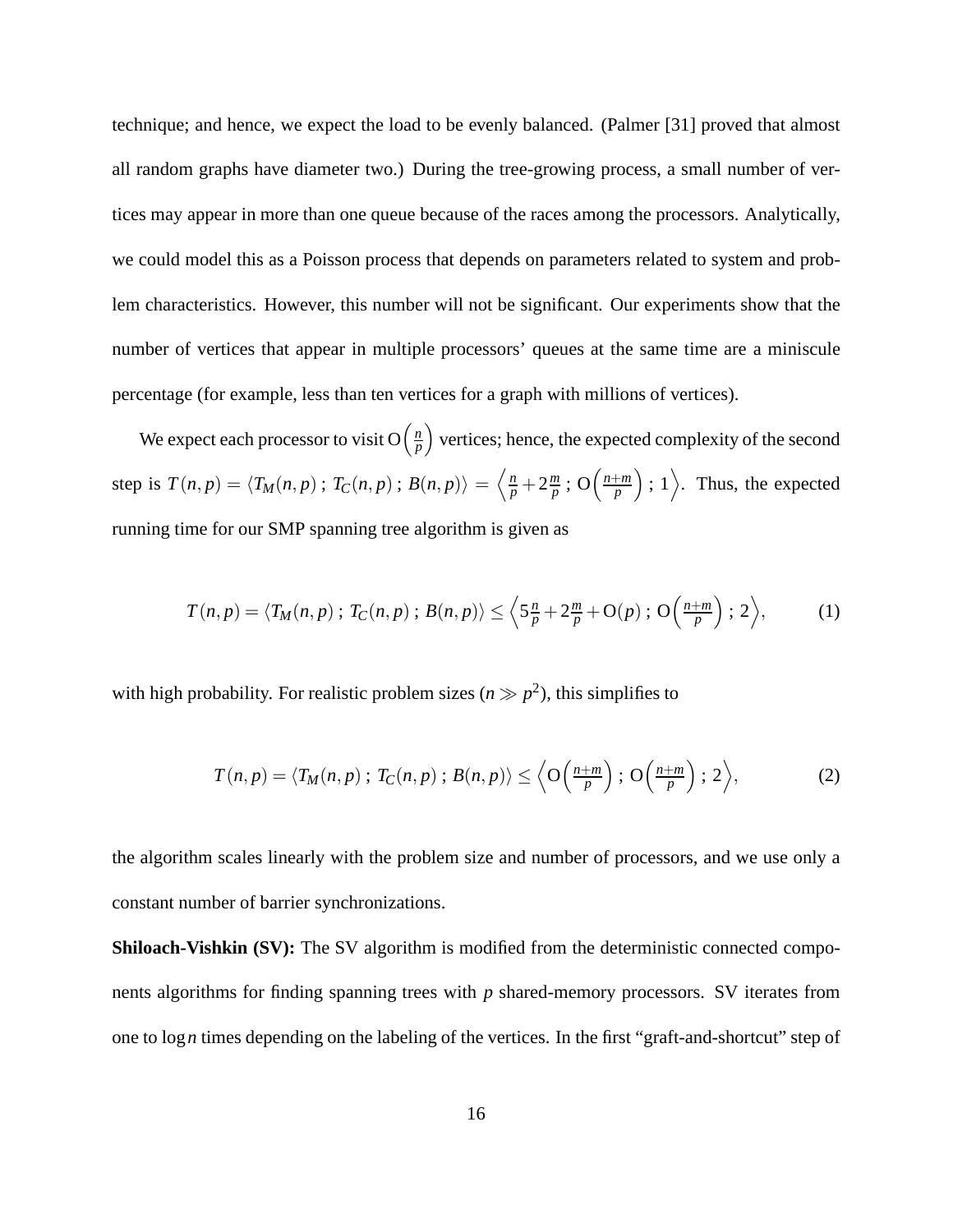SV, two passes are used to ensure that a tree is not grafted onto multiple other trees. In each pass, there are two non-contiguous memory accesses per edge, for reading  $D[j]$  and  $D[D[i]]$ . Thus, each of the two passes of the first step has cost:

$$
T(n,p) = \langle T_M(n,p) ; T_C(n,p) ; B(n,p) \rangle = \langle 2\frac{m}{p} + 1 ; O\left(\frac{n+m}{p}\right) ; 1 \rangle \tag{3}
$$

The second step of the SV connected components algorithm does not need to be run for spanning tree, since all the trees are grafted in the first step. The final step of each iteration runs pointer jumping to form rooted stars to ensure that a tree is not grafted onto itself, with cost:

$$
T(n,p) = \langle T_M(n,p) \, ; \, T_C(n,p) \, ; \, B(n,p) \rangle = \left\langle \frac{n \log n}{p} \, ; \, O\left(\frac{n \log n}{p}\right) \, ; \, 1 \right\rangle \tag{4}
$$

In general, SV needs multiple iterations to terminate. Assuming the worst-case of log*n* iterations, the total complexity for SV is

$$
T(n,p) = \langle T_M(n,p) ; T_C(n,p) ; B(n,p) \rangle \le \left\langle \frac{n \log^2 n}{p} + \left(4\frac{m}{p} + 2\right) \log n ; O\left(\frac{n \log^2 n + m \log n}{p}\right) ; 4 \log n \right\rangle
$$
\n(5)

Comparing the analyses, we predict that our randomized approach has less computation  $\left( O\left(\frac{n+m}{n}\right)\right)$  $\binom{+m}{p}$ than the SV approach that is deterministic but has worst-case computational requirements of  $O\left(\frac{n\log^2 n + m\log n}{p}\right)$ . Even if SV iterates only once, there is still approximately log*n* times more work per iteration. Looking at memory accesses, our SMP algorithm is more cache friendly, having small number of non-contiguous memory access per the input size. On the other hand, SV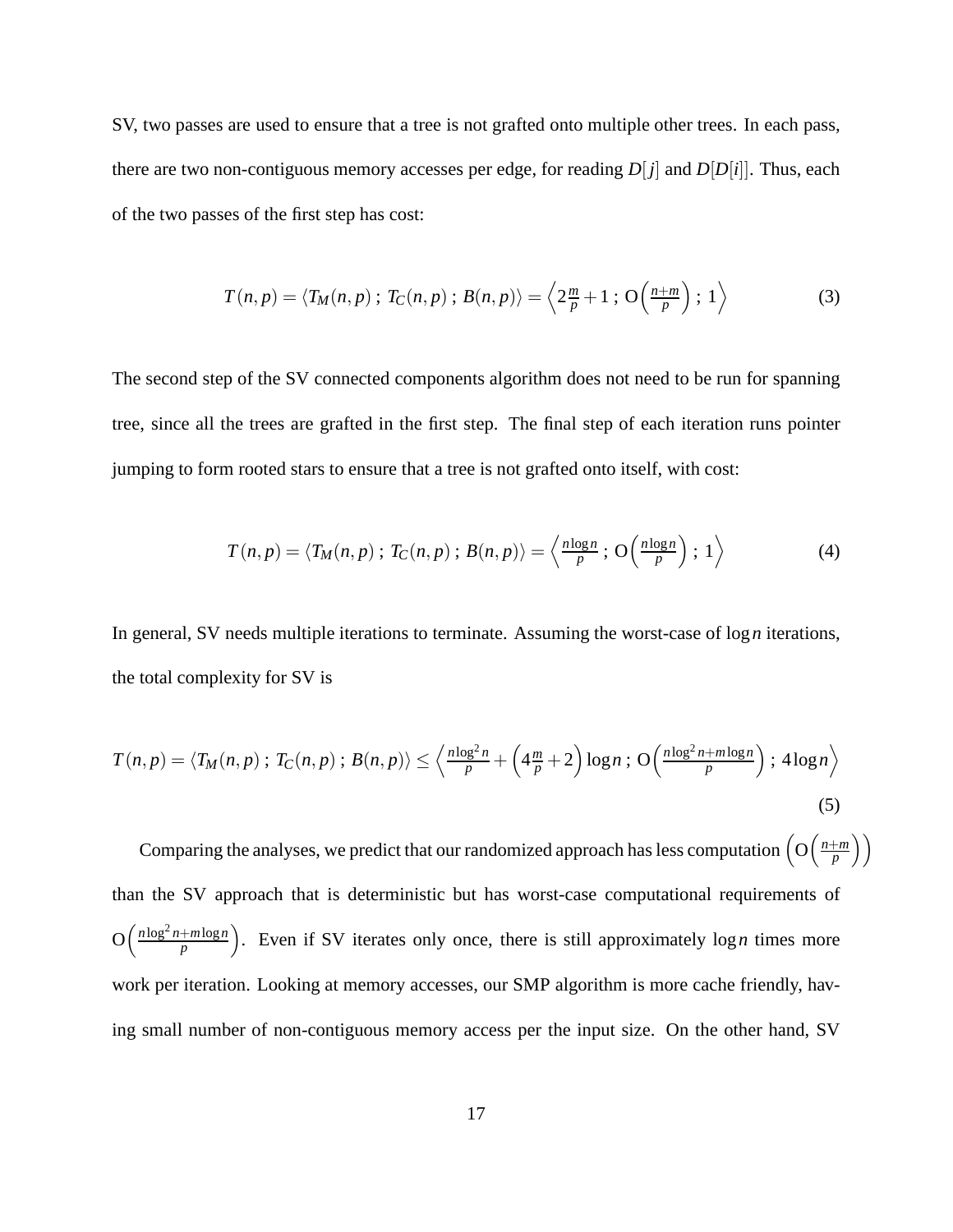has a multiplicative factor of approximately  $\frac{1}{5} \log^2 n$  more non-contiguous accesses per vertex assigned to each processor. Our SMP approach also uses less synchronization  $(O(1))$  than the SV implementation that requires O(log*n*).

## **4 Experimental Results**

This section summarizes the experimental results of our implementation and compared our results with previous experimental results. We tested our shared-memory implementation on the Sun E4500, a uniform-memory-access (UMA) shared memory parallel machine with 14 UltraSPARC II 400MHz processors and 14 GB of memory. Each processor has 16 Kbytes of direct-mapped data (L1) cache and 4 Mbytes of external (L2) cache. We implement the algorithms using POSIX threads and software-based barriers.

#### **4.1 Experimental Data**

Next we describe the collection of sparse graph generators that we use to compare the performance of the parallel spanning tree graph algorithms. Our generators include several employed in previous experimental studies of parallel graph algorithms for related problems. For instance, we include the **2D60** and **3D40** mesh topologies used in the connected component studies of Greiner [14], Krishnamurthy *et al.* [26], Hsu *et al.* [20], and Goddard *et al.* [13], the random graphs used by Greiner [14], Chung and Condon [9], Hsu *et al.* [20], and Goddard *et al.* [13], and the geometric graphs used by Chung and Condon [9], and the "tertiary" geometric graph **AD3** used by Greiner [14], Hsu *et al.* [20], Krishnamurthy *et al.* [26], and Goddard *et al.* [13]. In addition, we include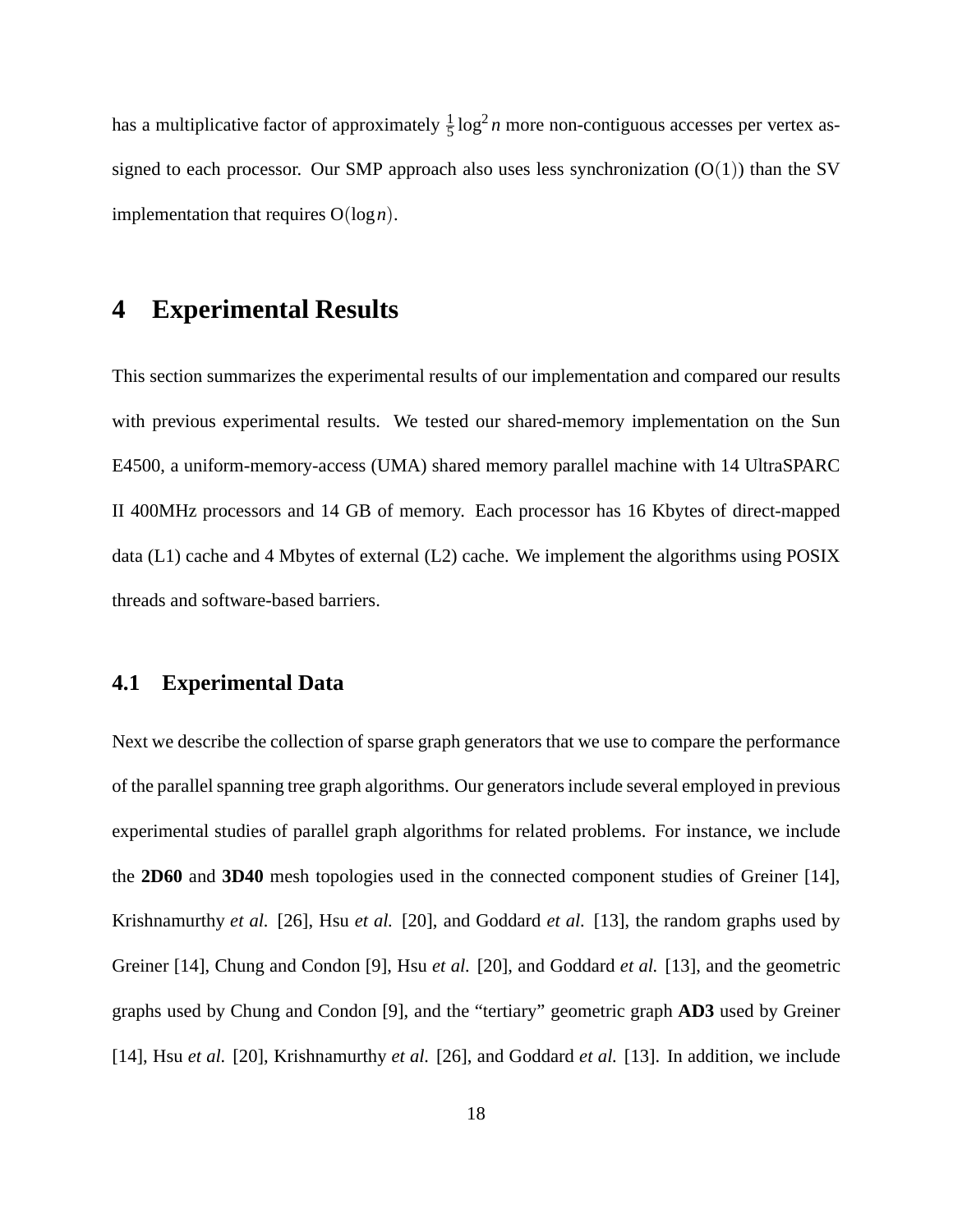generators from realistic applications such as geographic graphs and from pathological cases such as degenerate chain graphs.

- **Regular and Irregular Meshes** Computational science applications for physics-based simulations and computer vision commonly use mesh-based graphs.
	- **2D Torus** The vertices of the graph are placed on a 2D mesh, with each vertex connected to its four neighbors.
	- **2D60** 2D mesh with the probability of 60% for each edge to be present.
	- **3D40** 3D mesh with the probability of 40% for each edge to be present.
- **Random Graph** We create a random graph of *n* vertices and *m* edges by randomly adding *m* unique edges to the vertex set. Several software packages generate random graphs this way, including LEDA [28].
- **Geometric Graphs and AD3** In these graphs, we give each vertex a fixed degree *k*. Moret and Shapiro [29] use these in their empirical study of sequential MST algorithms. **AD3** is a geometric graph with  $k = 3$ .
- **Geographic Graphs** Research on properties of wide-area networks model the structure of the Internet as a geographic graph [4]. We classify geographic graphs into two categories, flat and hierarchical. Flat mode takes into account the geographical locations of vertices when producing edges. First the vertices are randomly placed on a square, then for each pair of the vertices, an edge connects them according to the distance between them and other parameters. Hierarchical mode models the Internet with the notions of backbones, domains, and subdomains. Several vertices are placed in the square, and a backbone is created connecting these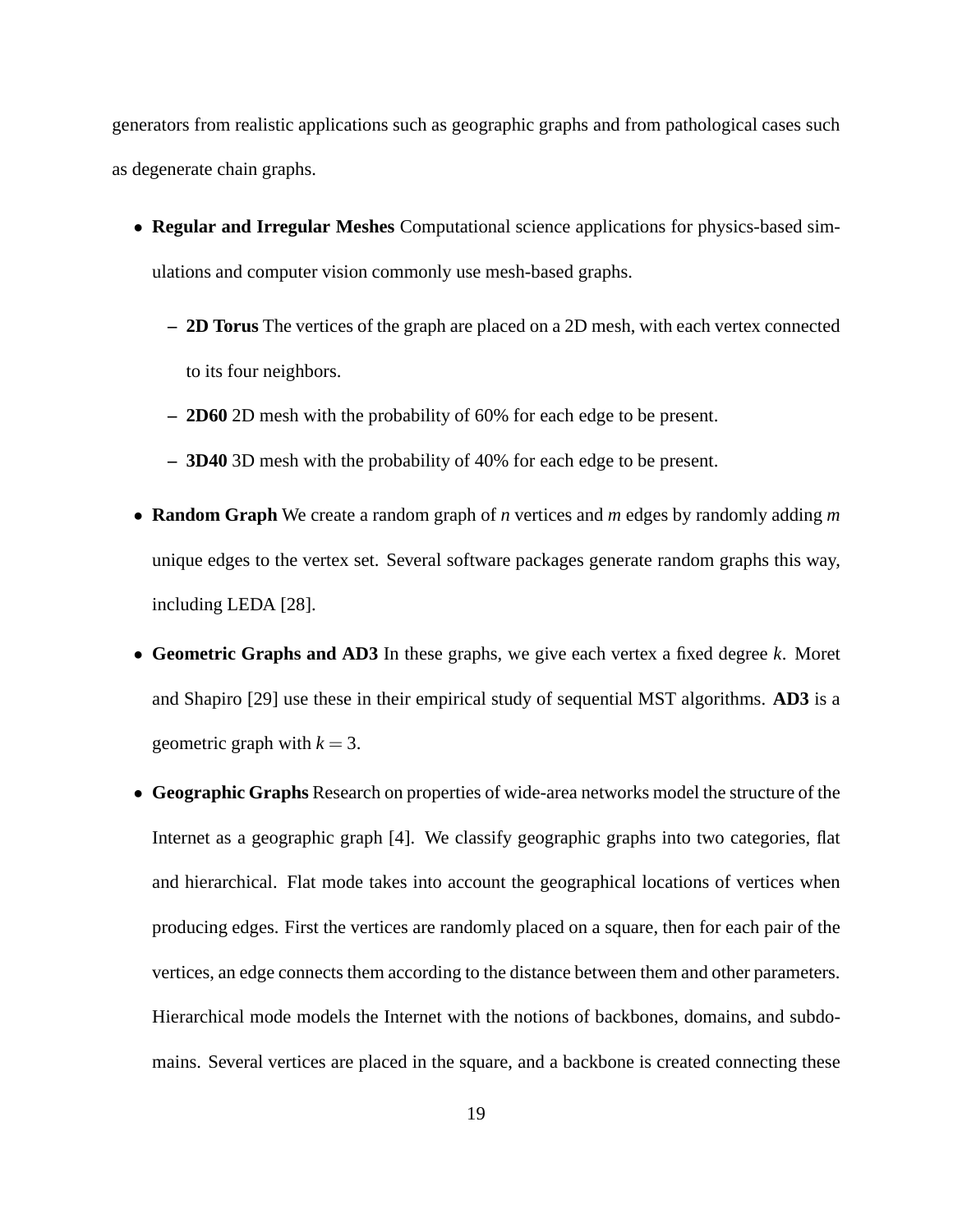locations. In a similar way domains and subdomains are created around certain locations of the backbone.

#### **4.2 Performance Results and Analysis**

In this section we offer a collection of our performance results that demonstrate for the first time a parallel spanning tree algorithm that exhibits speedup when compared with the best sequential approach over a wide range of input graphs. In Appendix B we give a summary of our performance results. The performance plots in Fig. 3 are for the regular and irregular meshes (torus, **2D60** and **3D40**), in Fig. 4 are for the random, geometric and **AD3**, and geographic classes of graphs, and in Fig. 5 are for the degenerate chain graphs. Note that only the mesh and degenerate chain graphs are regular; all of the remaining graphs used are irregular. In these plots, the horizontal line labeled "Sequential" represents the time taken for the best sequential spanning tree algorithm to find a solution on the same input graph using a single processor on the Sun E4500.

In the case of the torus inputs, we observe that the initial labeling of vertices greatly affects the performance of the SV algorithm, but the labeling has little impact on our algorithm. In all of these graphs, we note that the SV approach runs faster as we employ more processors. However, in many cases, the SV parallel approach is slower than the best sequential algorithm. For  $p > 2$  processors, in our testing with a variety of classes of large graphs, our new spanning tree algorithm is always faster than the sequential algorithm, and executes faster as more processors are available. This is remarkable, given that the sequential algorithm is linear time with a very small hidden constant in the asymptotic complexity.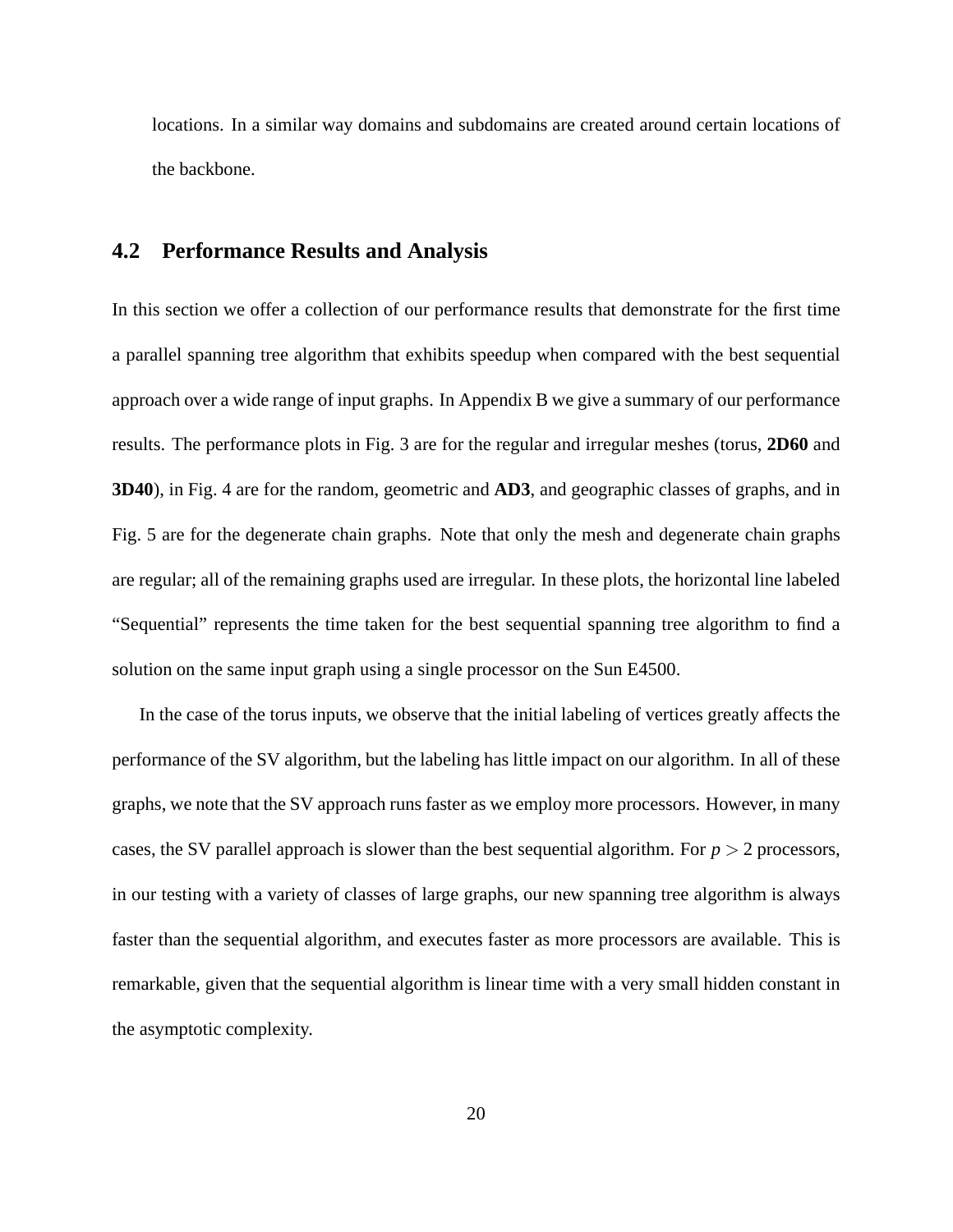Fig. 6 shows the scalability of our SMP spanning tree algorithm using  $p = 8$  processors compared with the sequential algorithm for a random graph with  $m = 1.5n$  edges. For these experiments, the speedup of the parallel algorithm compared with the sequential approach ranges between 4.5 and 5.5.

## **5 Conclusions and Future Work**

In summary, we present optimistic results that for the first time, show that parallel spanning tree algorithms run efficiently on parallel symmetric multiprocessors for graphs with regular and irregular topologies. Our new implementation scales nearly linearly with the problem size and the number of processors for suitably large input graphs. Our randomized approach uses a load balancing scheme based upon work stealing. Our new parallel algorithm has superior performance when compared with prior deterministic parallel approaches that we modify for SMPs. Through comparison with the best sequential implementation, we see experimentally that our approach runs in O $\left(\frac{n+m}{n}\right)$  $\left(\frac{pm}{p}\right)$  expected time over a variety of regular and irregular graph topologies. Further, these results provide optimistic evidence that complex graph problems that have efficient PRAM solutions, but often no known efficient parallel implementations, may scale gracefully on SMPs. Our future work includes validating these experiments on larger SMPs, and since the code is portable, on other vendors' platforms. We plan to apply the techniques discussed in this paper to other related graph problems, for instance, minimum spanning tree (forest), connected components, and planarity testing algorithms, for symmetric multiprocessors.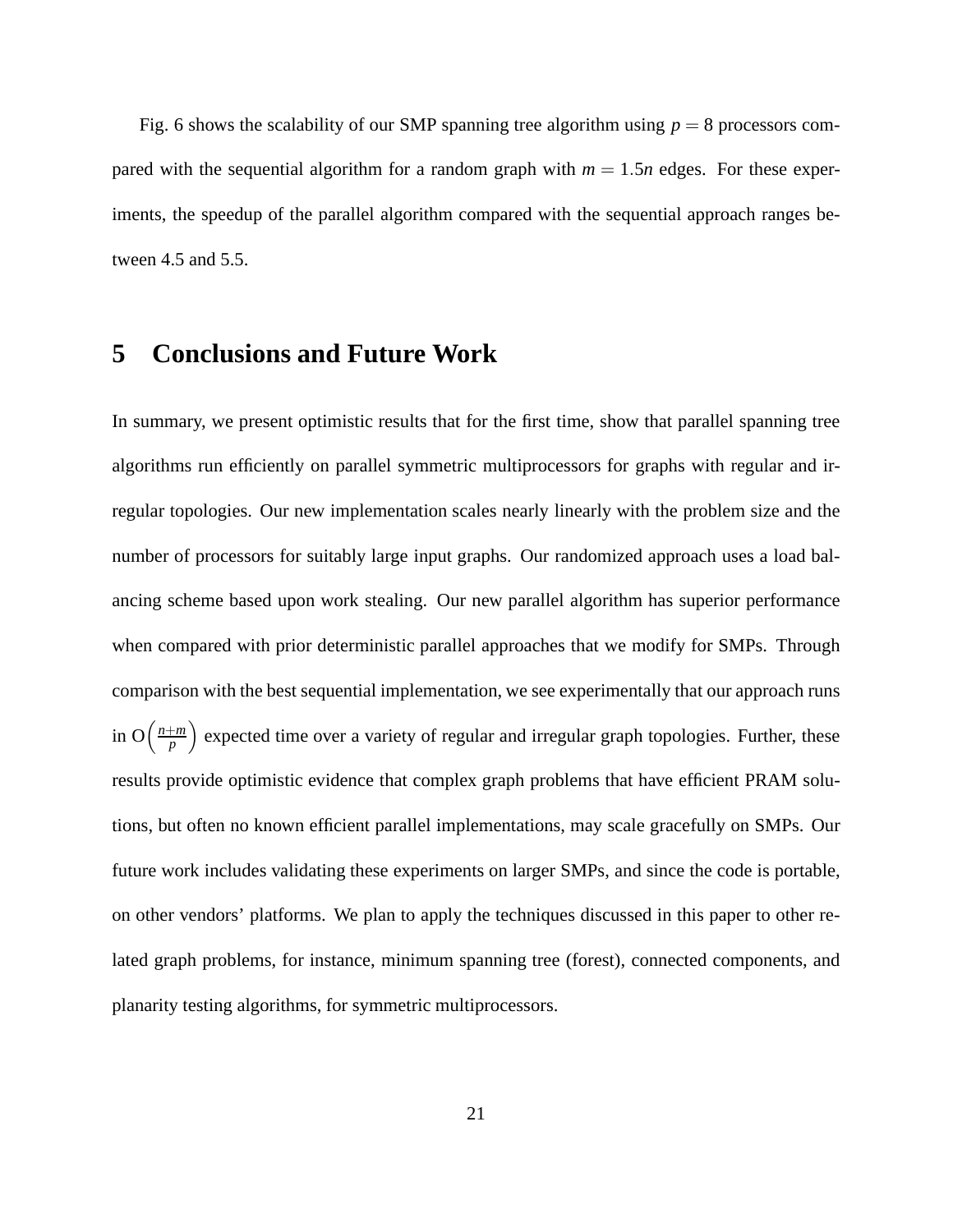## **References**

- [1] B. Awerbuch and Y. Shiloach. New connectivity and MSF algorithms for shuffle-exchange network and PRAM. *IEEE Trans. Computers*, C-36(10):1258–1263, 1987.
- [2] D.A. Bader, A.K. Illendula, B. M.E. Moret, and N. Weisse-Bernstein. Using PRAM algorithms on a uniform-memory-access shared-memory architecture. In G.S. Brodal, D. Frigioni, and A. Marchetti-Spaccamela, editors, *Proc. 5th Int'l Workshop on Algorithm Engineering (WAE 2001)*, volume 2141 of *Lecture Notes in Computer Science*, pages 129–144, Århus, Denmark, 2001. Springer-Verlag.
- [3] D.A. Bader, S. Sreshta, and N. Weisse-Bernstein. Evaluating arithmetic expressions using tree contraction: A fast and scalable parallel implementation for symmetric multiprocessors (SMPs). In S. Sahni, V.K. Prasanna, and U. Shukla, editors, *Proc. 9th Int'l Conf. on High Performance Computing (HiPC 2002)*, volume 2552 of *Lecture Notes in Computer Science*, pages 63–75, Bangalore, India, December 2002. Springer-Verlag.
- [4] K.L. Calvert, M.B. Doar, and E.W. Zegura. Modeling internet topology. *IEEE Communications*, 35(6):160–163, 1997.
- [5] A. Charlesworth. Starfire: extending the SMP envelope. *IEEE Micro*, 18(1):39–49, 1998.
- [6] A. Charlesworth. The Sun Fireplane system interconnect. In *Proc. Supercomputing (SC 2001)*, pages 1–14, Denver, CO, November 2001.
- [7] F. Y. Chin, J. Lam, and I-N. Chen. Efficient parallel algorithms for some graph problems. *Commun. ACM*, 25(9):659–665, 1982.
- [8] K.W. Chong and T.W. Lam. Finding connected components in *O*(log*n*loglog*n*) time on the EREW PRAM. *J. Algorithms*, 18:378–402, 1995.
- [9] S. Chung and A. Condon. Parallel implementation of Borůvka's minimum spanning tree algorithm. In *Proc. 10th Int'l Parallel Processing Symp. (IPPS'96)*, pages 302–315, April 1996.
- [10] R. Cole and U. Vishkin. Approximate parallel scheduling. part II: applications to logarithmictime optimal graph algorithms. *Information and Computation*, 92:1–47, 1991.
- [11] F. Dehne and S. Götz. Practical parallel algorithms for minimum spanning trees. In *Workshop on Advances in Parallel and Distributed Systems*, pages 366–371, West Lafayette, IN, October 1998. co-located with the 17th IEEE Symp. on Reliable Distributed Systems.
- [12] H. Gazit. An optimal randomized parallel algorithm for finding connected components in a graph. *SIAM J. Comput.*, 20(6):1046–1067, 1991.
- [13] S. Goddard, S. Kumar, and J.F. Prins. Connected components algorithms for mesh-connected parallel computers. In S. N. Bhatt, editor, *Parallel Algorithms: 3rd DIMACS Implementation Challenge October 17-19, 1994*, volume 30 of *DIMACS Series in Discrete Mathematics and Theoretical Computer Science*, pages 43–58. American Mathematical Society, 1997.
- [14] J. Greiner. A comparison of data-parallel algorithms for connected components. In *Proc. 6th Ann. Symp. Parallel Algorithms and Architectures (SPAA-94)*, pages 16–25, Cape May, NJ, June 1994.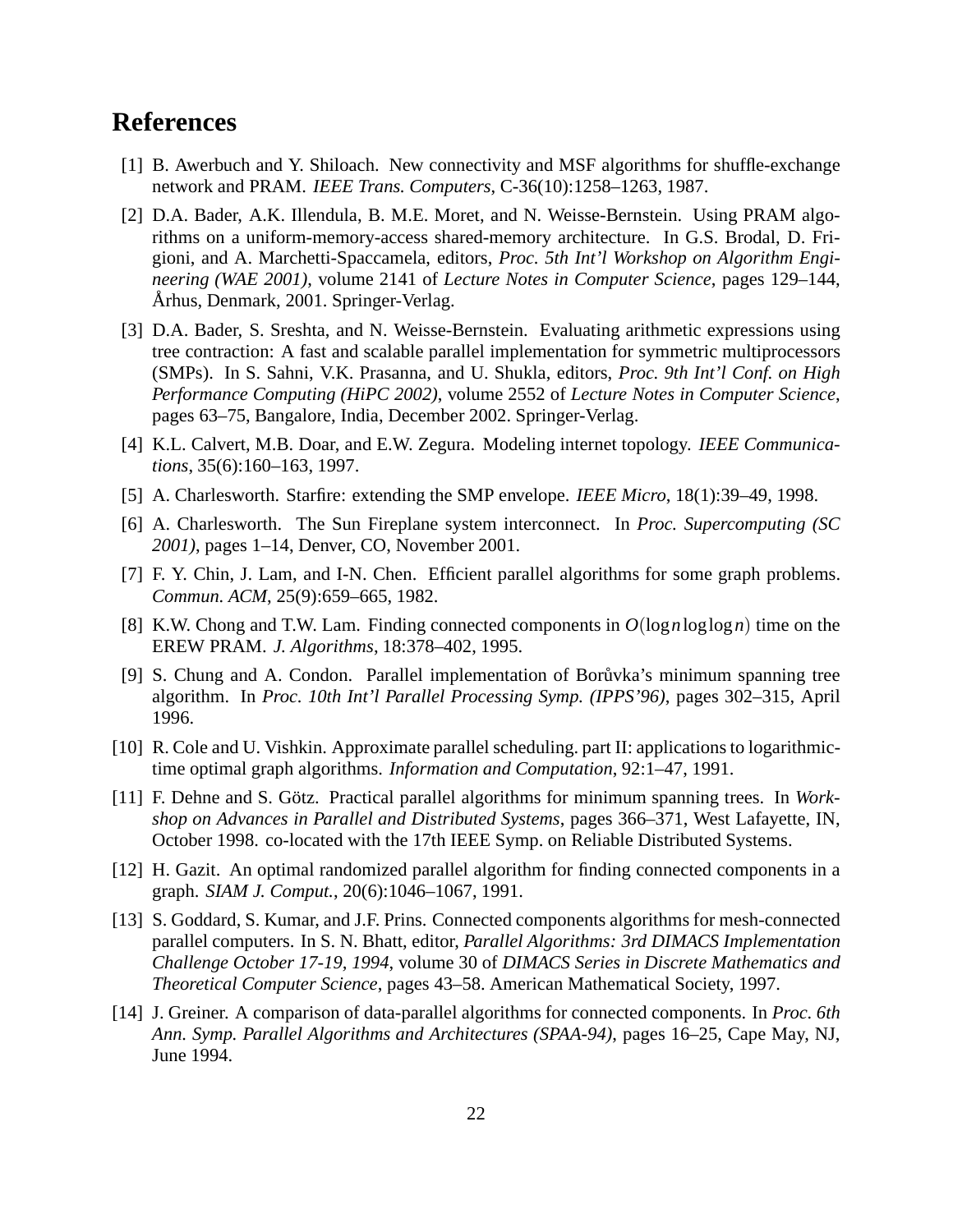- [15] S. Halperin and U. Zwick. An optimal randomised logarithmic time connectivity algorithm for the EREW PRAM. In *Proc. 7th Ann. Symp. Discrete Algorithms (SODA-96)*, pages 438– 447, 1996. Also published in J. Comput. Syst. Sci., 53(3):395–416, 1996.
- [16] Y. Han and R. A. Wagner. An efficient and fast parallel-connected component algorithm. *J. ACM*, 37(3):626–642, 1990.
- [17] D. R. Helman and J. JáJá. Designing practical efficient algorithms for symmetric multiprocessors. In *Algorithm Engineering and Experimentation (ALENEX'99)*, volume 1619 of *Lecture Notes in Computer Science*, pages 37–56, Baltimore, MD, January 1999. Springer-Verlag.
- [18] D. R. Helman and J. J´aJ´a. Prefix computations on symmetric multiprocessors. *J. Parallel & Distributed Comput.*, 61(2):265–278, 2001.
- [19] D. S. Hirschberg, A. K. Chandra, and D. V. Sarwate. Computing connected components on parallel computers. *Commun. ACM*, 22(8):461–464, 1979.
- [20] T.-S. Hsu, V. Ramachandran, and N. Dean. Parallel implementation of algorithms for finding connected components in graphs. In S. N. Bhatt, editor, *Parallel Algorithms: 3rd DIMACS Implementation Challenge October 17-19, 1994*, volume 30 of *DIMACS Series in Discrete Mathematics and Theoretical Computer Science*, pages 23–41. American Mathematical Society, 1997.
- [21] K. Iwama and Y. Kambayashi. A simpler parallel algorithm for graph connectivity. *J. Algorithms*, 16(2):190–217, 1994.
- [22] J. JáJá. *An Introduction to Parallel Algorithms*. Addison-Wesley Publishing Company, New York, 1992.
- [23] D.B. Johnson and P. Metaxas. Connected components in  $O(\log^{3/2}|v|)$  parallel time for the CREW PRAM. In *Proc. of the 32nd Annual IEEE Symp. on Foundations of Computer Science*, pages 688–697, San Juan, Puerto Rico, 1991.
- [24] D.B. Johnson and P. Metaxas. A parallel algorithm for computing minimum spanning trees. In *Proc. 4th Ann. Symp. Parallel Algorithms and Architectures (SPAA-92)*, pages 363–372, San Diego, CA, 1992.
- [25] D.R. Karger, P.N. Klein, and R.E. Tarjan. A randomized linear-time algorithm to find minimum spanning trees. *J. ACM*, 42(2):321–328, 1995.
- [26] A. Krishnamurthy, S. S. Lumetta, D. E. Culler, and K. Yelick. Connected components on distributed memory machines. In S. N. Bhatt, editor, *Parallel Algorithms: 3rd DIMACS Implementation Challenge October 17-19, 1994*, volume 30 of *DIMACS Series in Discrete Mathematics and Theoretical Computer Science*, pages 1–21. American Mathematical Society, 1997.
- [27] C.P. Kruskal, L. Rudolph, and M. Snir. Efficient parallel algorithms for graph problems. *Algorithmica*, 5(1):43–64, 1990.
- [28] K. Mehlhorn and S. Näher. *The LEDA Platform of Combinatorial and Geometric Computing*. Cambridge University Press, 1999.
- [29] B.M.E. Moret and H.D. Shapiro. An empirical assessment of algorithms for constructing a minimal spanning tree. In *DIMACS Monographs in Discrete Mathematics and Theoretical Computer Science: Computational Support for Discrete Mathematics 15*, pages 99–117. American Mathematical Society, 1994.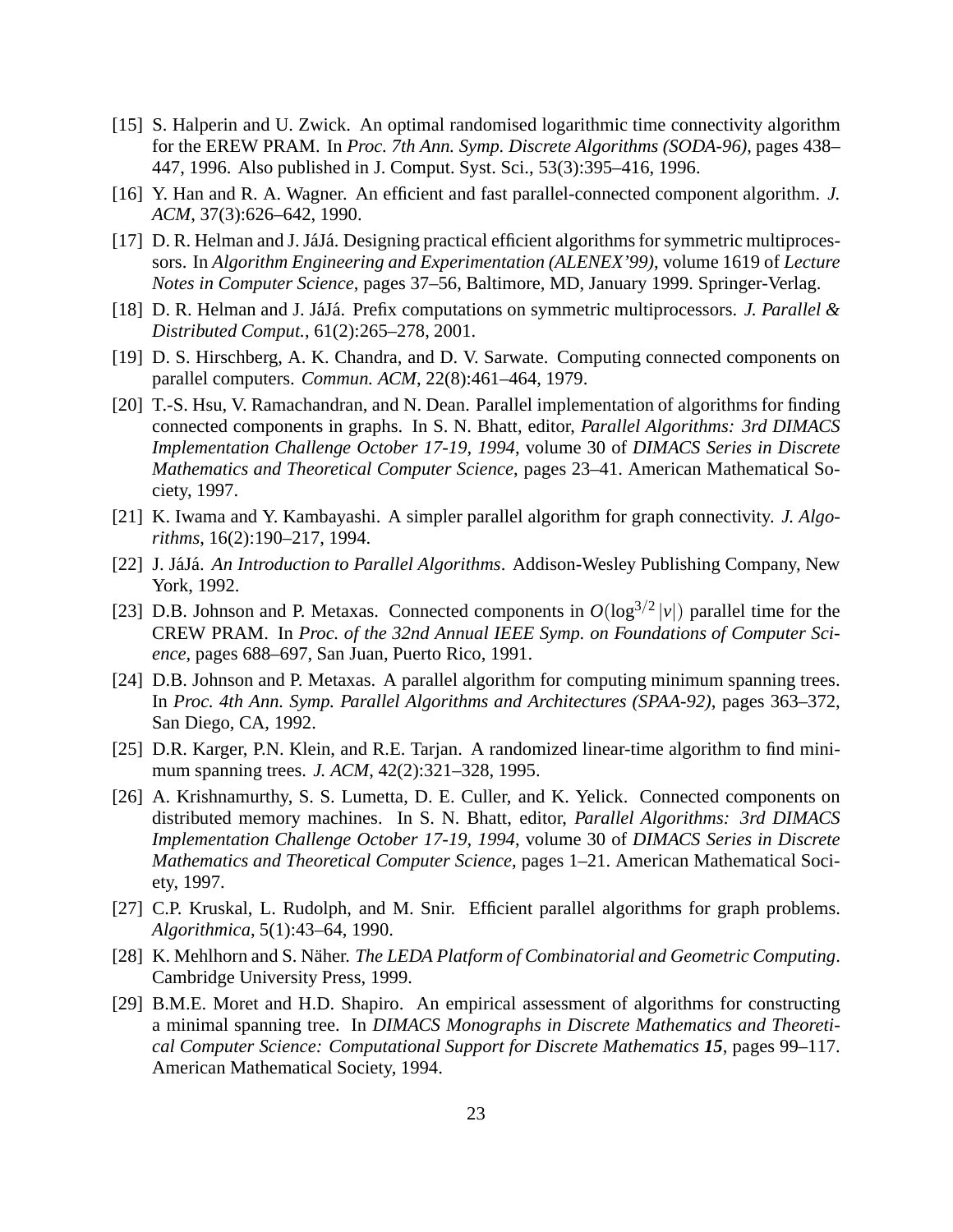- [30] D. Nash and S.N. Maheshwari. Parallel algorithms for the connected components and minimal spanning trees. *Information Processing Letters*, 14(1):7–11, 1982.
- [31] E. Palmer. *Graphical Evolution: An Introduction to the Theory of Random Graphs*. John Wiley & Sons, New York, 1985.
- [32] C.A. Phillips. Parallel graph contraction. In *Proc. 1st Ann. Symp. Parallel Algorithms and Architectures (SPAA-89)*, pages 148–157. ACM, 1989.
- [33] J. H. Reif. Depth-first search is inherently sequential. *Information Processing Letters*, 20(5):229–234, 1985.
- [34] J. H. Reif, editor. *Synthesis of Parallel Algorithms*. Morgan Kaufmann Publishers, 1993.
- [35] J.H. Reif. Optimal parallel algorithms for integer sorting and graph connectivity. Technical Report TR-08-85, Harvard Univ., Boston, MA, March 1985.
- [36] Y. Shiloach and U. Vishkin. An *O*(log*n*) parallel connectivity algorithm. *J. Algs.*, 3(1):57–67, 1982.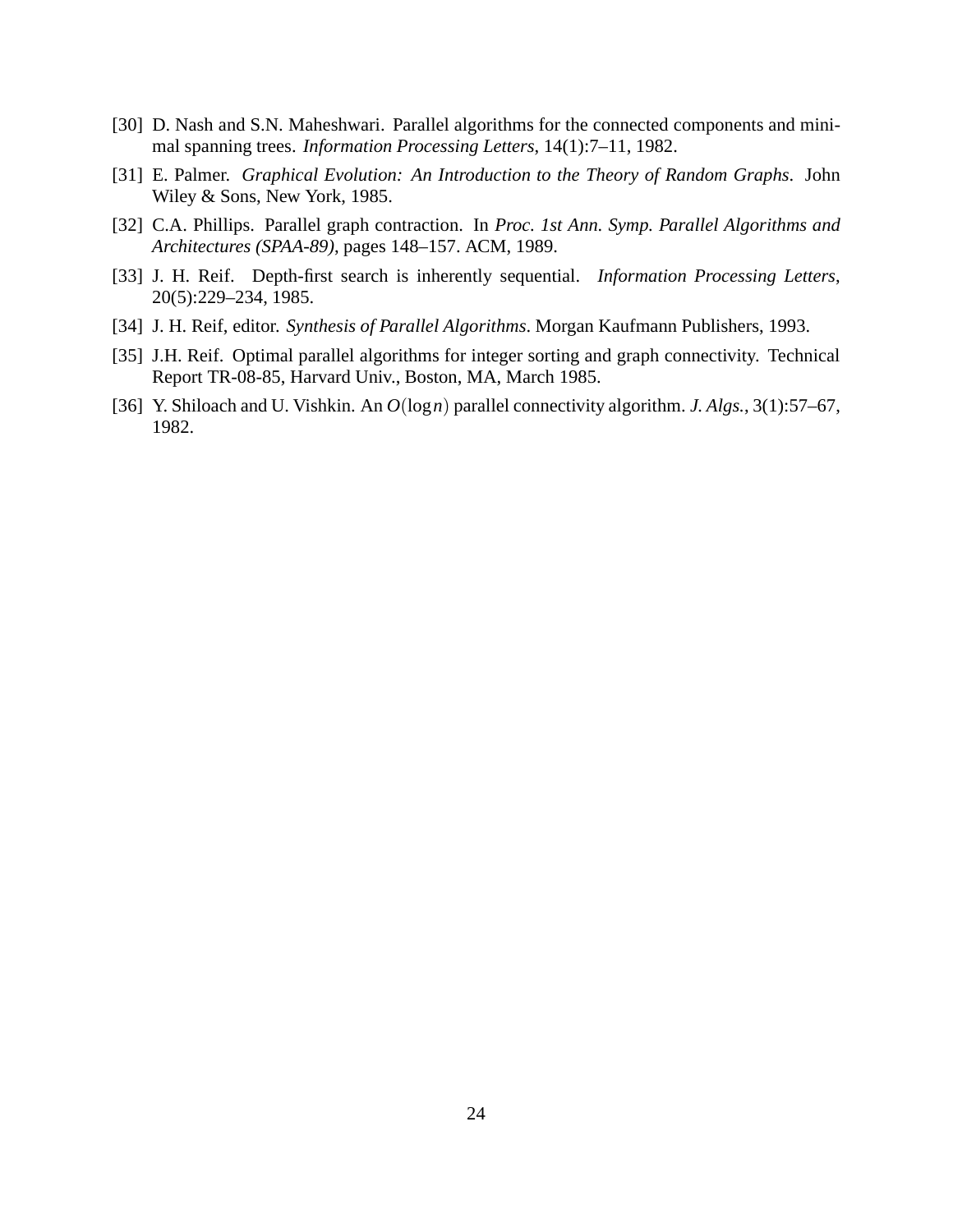# **A Algorithms**

| : (1) A set of edges $(i, j)$ given in an arbitrary order, and (2) a pseudoforest de-<br>Data                                                                                                                   |  |
|-----------------------------------------------------------------------------------------------------------------------------------------------------------------------------------------------------------------|--|
| fined by a function $D$ such that all the vertices in each tree belong to the same<br>connected component.<br><b>Result</b> : The pseudoforest obtained after (1) grafting trees onto smaller vertices of other |  |
| trees, (2) grafting rooted stars onto other trees if possible, and (3) performing the<br>pointer jumping operation on each vertex.                                                                              |  |
| begin                                                                                                                                                                                                           |  |
| 1. Perform a grafting operation of trees onto smaller vertices of other trees as follows:                                                                                                                       |  |
| <b>for</b> all $(i, j) \in E$ in parallel <b>do</b>                                                                                                                                                             |  |
| <b>if</b> $(D(i) = D(D(i))$ and $D(j) < D(i)$ then set $D(D(i)) = D(j)$                                                                                                                                         |  |
| 2. Graft rooted stars onto other trees if possible, as follows:                                                                                                                                                 |  |
| <b>for</b> all $(i, j) \in E$ in parallel <b>do</b>                                                                                                                                                             |  |
| <b>if</b> ( <i>i</i> belongs to a star and $D(j) \neq D(i)$ ) then set $D(D(i)) = D(j)$                                                                                                                         |  |
| 3. If all the vertices are in rooted stars, then exit. Otherwise, perform the pointer                                                                                                                           |  |
| jumping operation on each vertex as follows:                                                                                                                                                                    |  |
| Set $D(D(i)) = D(i)$                                                                                                                                                                                            |  |
| end                                                                                                                                                                                                             |  |

**Algorithm 1:** Shiloach-Vishkin [36] PRAM Connected Components Algorithm for one iteration.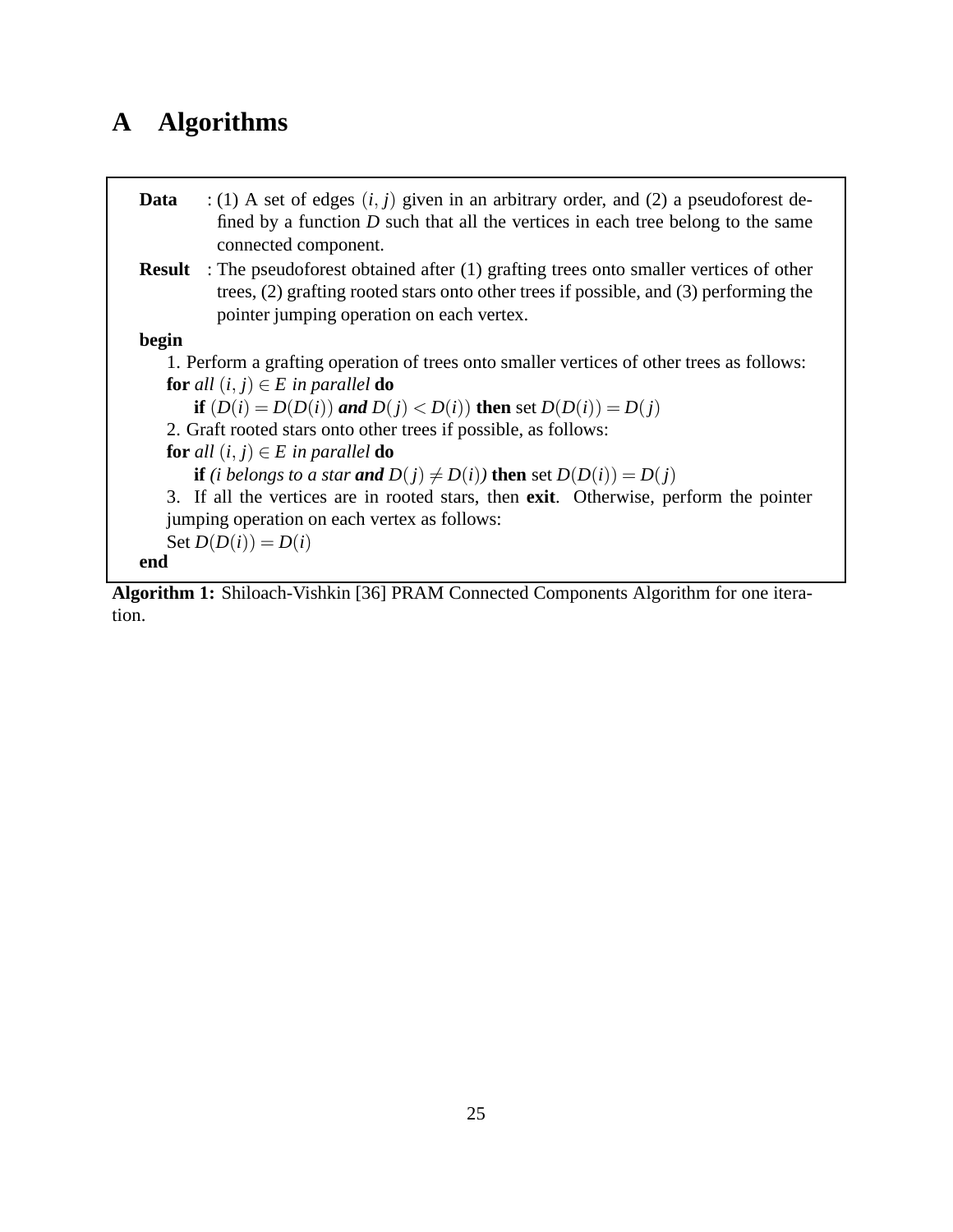| : (1) An adjacency list representation of graph $G = (V, E)$ with <i>n</i> vertices, (2) a<br>Data<br>starting vertex <i>root</i> for each processor, (3) <i>color</i> : an array of size <i>n</i> with each<br>element initialized to $-1$ , and (4) parent: an array of size <i>n</i> . |
|-------------------------------------------------------------------------------------------------------------------------------------------------------------------------------------------------------------------------------------------------------------------------------------------|
| : p pieces of sub spanning trees, except for the starting vertices, each vertex v has<br><b>Result</b>                                                                                                                                                                                    |
| <i>parent</i> $(v)$ as its parent                                                                                                                                                                                                                                                         |
| begin                                                                                                                                                                                                                                                                                     |
| 1. color my starting vertex with my label i and place it into my queue $Q$                                                                                                                                                                                                                |
| $color[root] = i$                                                                                                                                                                                                                                                                         |
| Enqueue $(Q, root)$                                                                                                                                                                                                                                                                       |
| 2. start breadth-first search from <i>root</i> , color the vertices that have not been visited with                                                                                                                                                                                       |
| my label <i>i</i> until the queue is empty.                                                                                                                                                                                                                                               |
| 2.1 while <i>Not-Empty</i> ( $Q$ ) do                                                                                                                                                                                                                                                     |
| 2.2 $v =$ Dequeue $(Q)$                                                                                                                                                                                                                                                                   |
| 2.3 for each neighbor w of $v$ do                                                                                                                                                                                                                                                         |
| 2.4 if (color $[w] < 0$ ) then                                                                                                                                                                                                                                                            |
| 2.5 color $[w] = i$                                                                                                                                                                                                                                                                       |
| 2.6 parent $[w] = v$                                                                                                                                                                                                                                                                      |
| end                                                                                                                                                                                                                                                                                       |

**Algorithm 2:** Modified Graph Traversal Step for our SMP Algorithm for Processor *i*,  $(0 \le i \le n)$ *p*−1).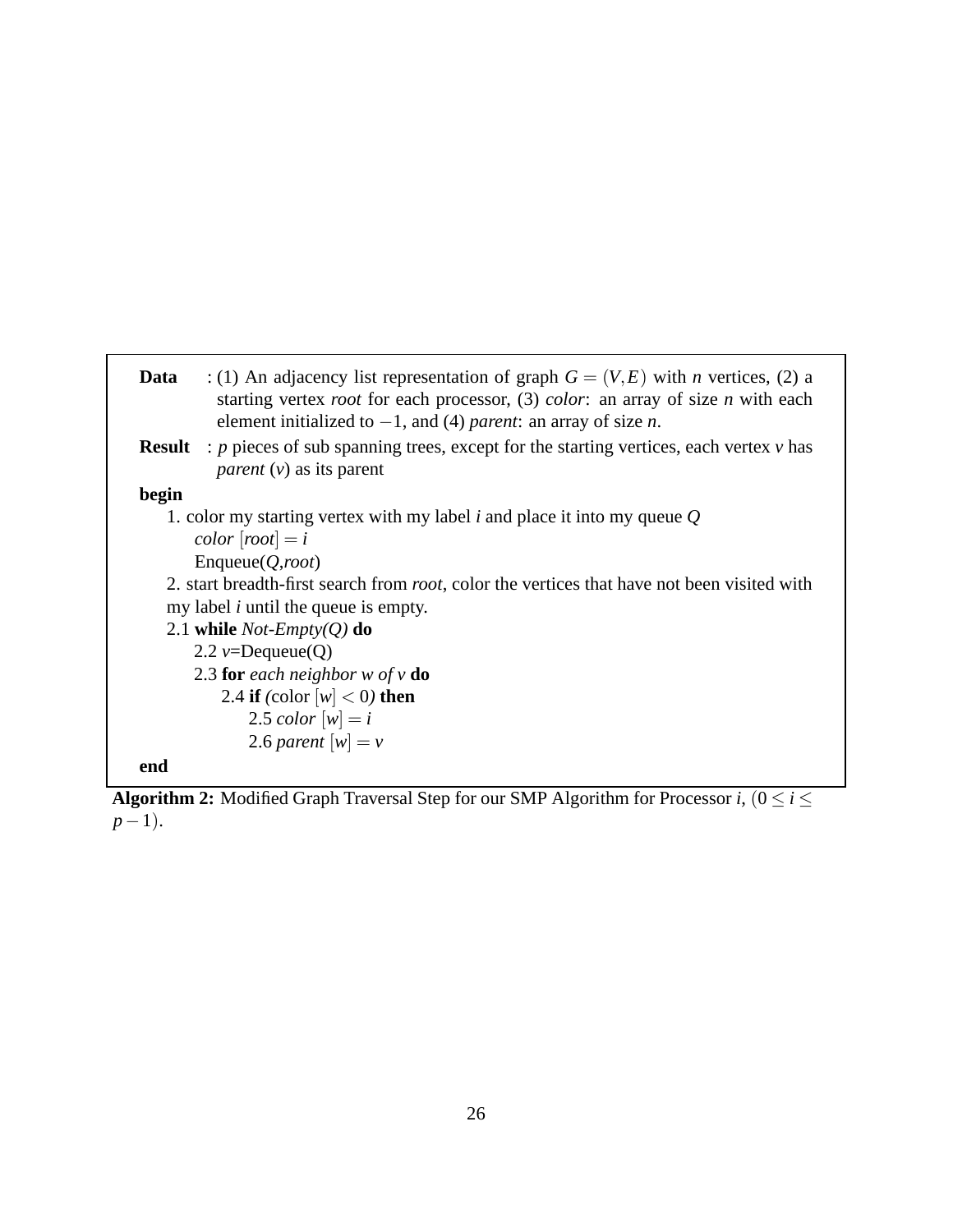## **B Performance Graphs**



Figure 3: Comparison of parallel spanning tree algorithms for regular and irregular meshes with  $n = 1M$  vertices. The top-left plot uses a row-major order labeling of the vertices in the torus, while the top-right plot uses a random labeling. The bottom-left and -right plots are for irregular torus graphs **2D60** and **3D40**, respectively. Note that these performance charts are log-log plots.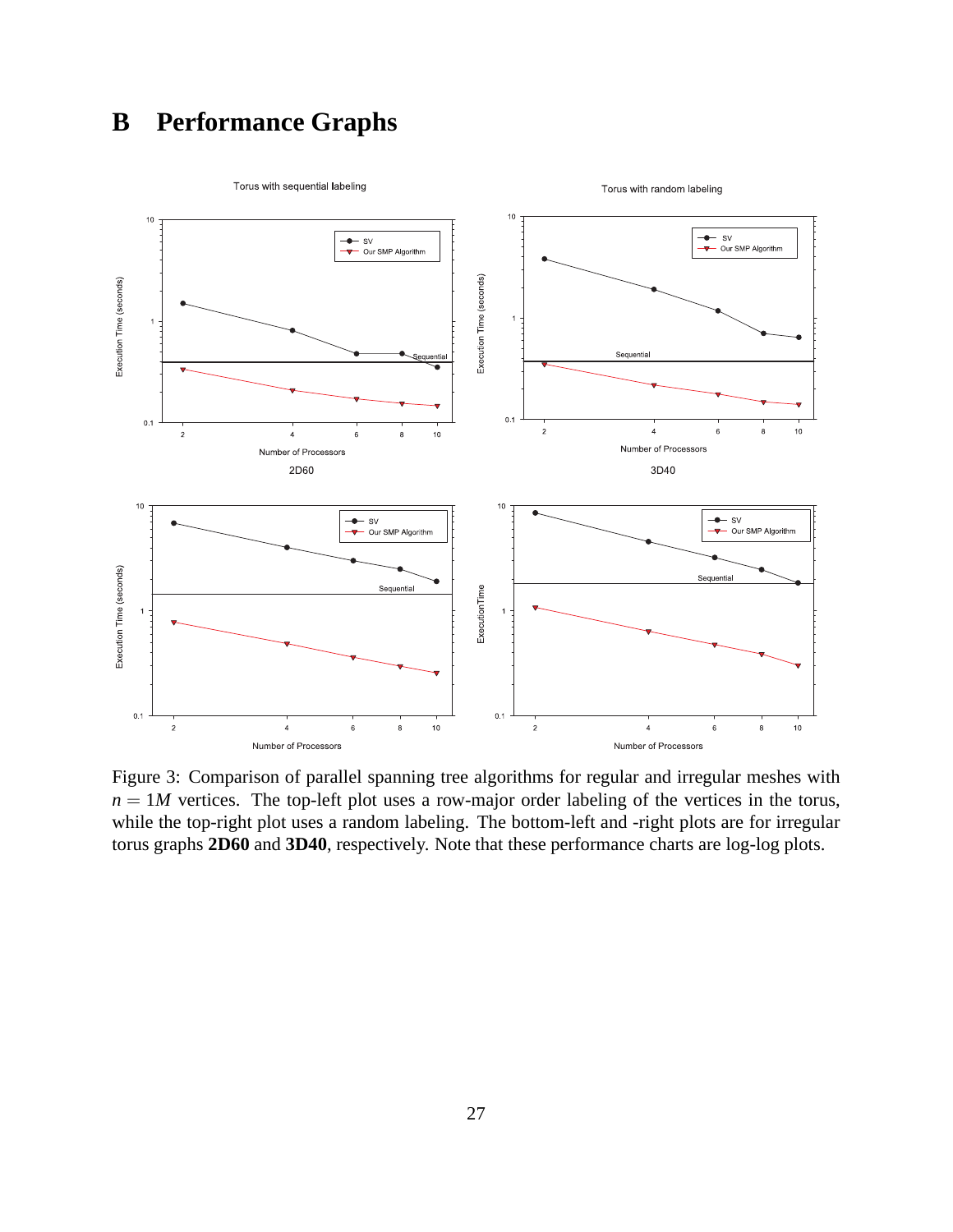

Figure 4: Comparison of parallel spanning tree algorithms for graphs with  $n = 1M$  vertices. The top-left plot uses a random graph with  $m = 20M \approx n \log n$  edges. The top-right plot uses **AD3**, a geometric graph with  $k = 3$ . The bottom-left and -right plots are for geographic inputs with flat and hierarchical modes, respectively. Note that these performance charts are log-log plots.